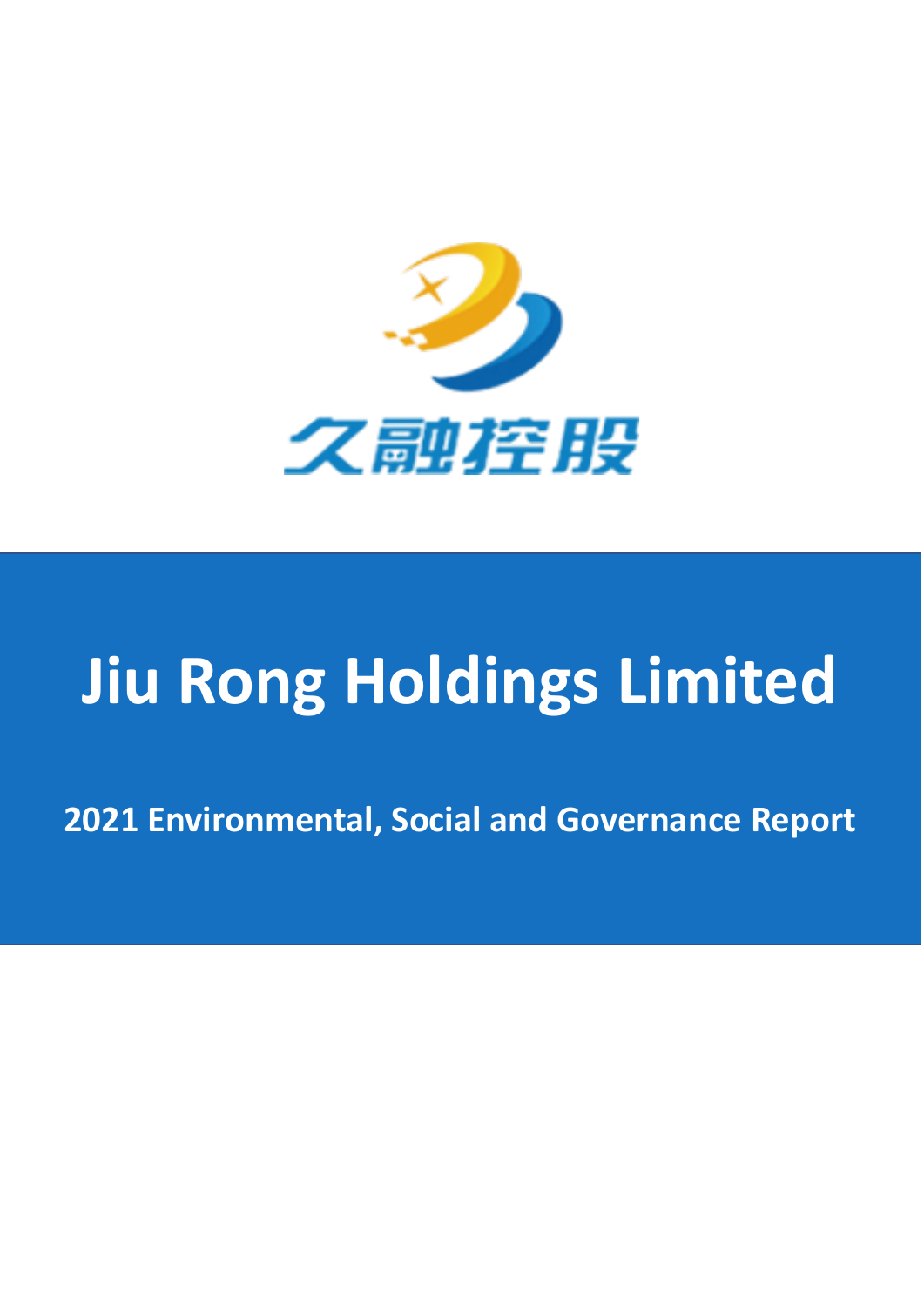# **Chapter 2 Stakeholder Engagement**

- **Chapter 3 Environmental Protection**
- 3.1 Effective Use of Resources
- 3.2 Greenhouse Gas and Carbon Emission
- 3.3 Pollution Prevention and Control Management
- 3.4 Green Office
- 3.5 Climate Change

# **Chapter 4 Employment and Labor Practices**

- 4.1 Proper Assignment of Roles and Responsibilities
- 4.2 Education, Training and Career Development
- 4.3 Comprehensive Remuneration and Benefits System
- 4.4 Respect for Labor Rights
- 4.5 Workplace Safety

# **Chapter 5 Operating Practices**

- 5.1 Customer Service and Product Management
- 5.2 Supply Chain Management
- 5.3 Moral Integrity and Anti-corruption

# **Chapter 6 Community Participation**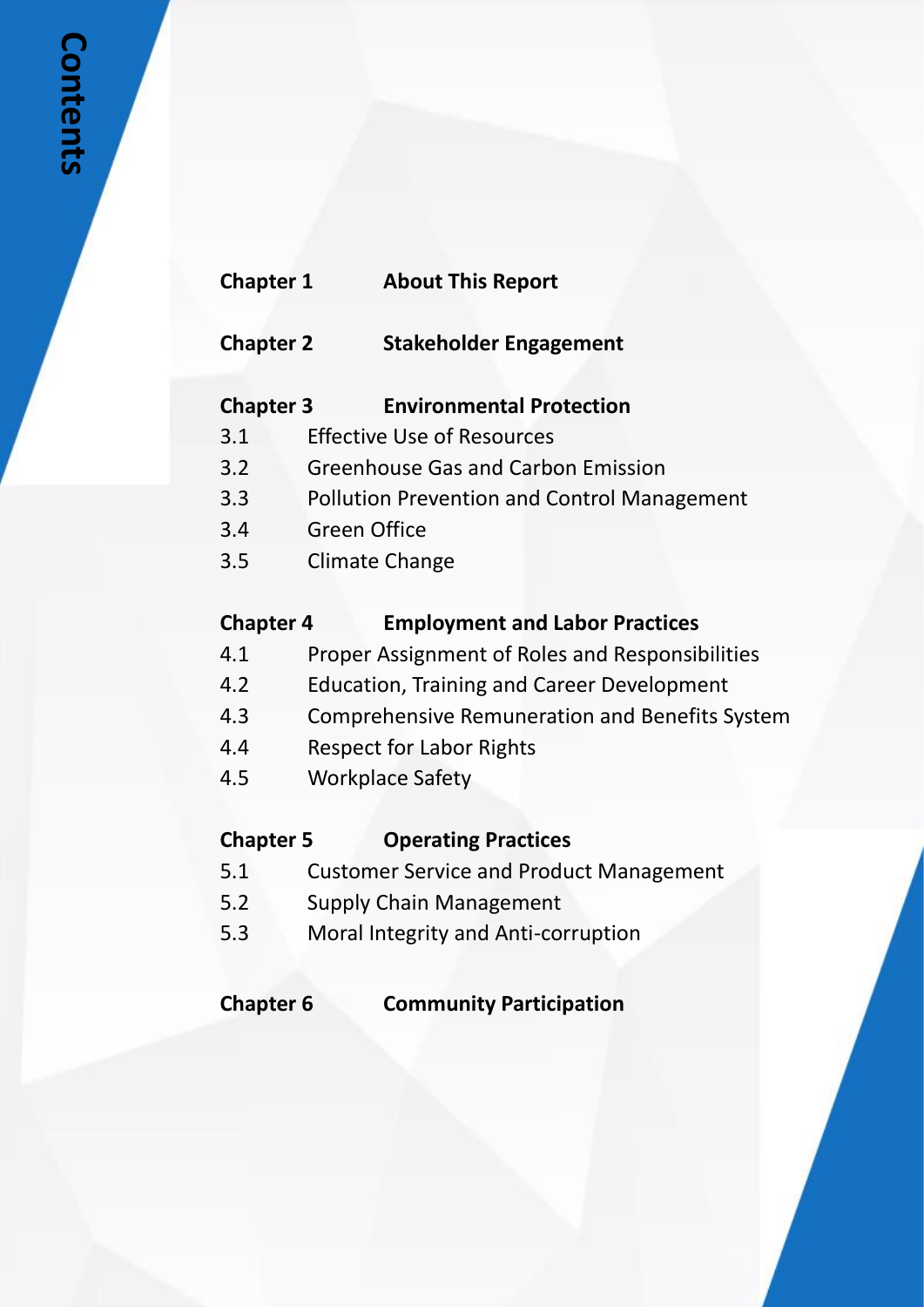### **STATEMENT OF THE BOARD**

Jiu Rong Holdings Limited ("Jiu Rong" or the "Company", together with its subsidiaries and associates (the "Group"), upholds the business philosophy of allowing the Group and its employees to develop and grow together, creates a good mechanism for employees, and actively creates a safe and healthy working environment, content and types of training and learning opportunities for employees.

The Group attaches great importance to environmental, social and governance ("ESG"), and organically integrates green operation and low-carbon development with the Group's long-term business development strategy to create a win-win situation with satisfied customers, satisfied employees, satisfied governments and satisfied shareholders. The Company's Board of Directors ("Board") is the chief ESG decision-making body, and is responsible for the Group's environmental, social and governance strategies and reporting. The management is responsible for ensuring the consistent implementation of ESGrelated work and reporting the progress to the Board on a regular basis. The functional departments formulate work plans for each ESG issue, supervise the implementation of such plans and report to the management regularly. The subsidiaries are equipped with dedicated personnel who are responsible for performing specific ESG tasks and carrying out data and information collection and compilation.

The Board has overall responsibility for the Group's system of internal controls and enterprise risk management ("ERM") and reviewing its effectiveness, evaluating and determining the nature and extent of the risks it is willing to take in achieving the Group's business and strategic objectives, ensuring that an adequate and effective system of internal controls and ERM is in place within the Group. The Board oversees the Group's management in the context of the Group's ERM and internal controls ("Designated Management") in implementation and monitoring of the internal control and ERM system on an on-going basis, so that the Group's business and strategic objectives can be achieved.

In addition to seeking its own development, the Group also actively fulfills its social responsibilities and regards giving back to the society as an important concept of the company.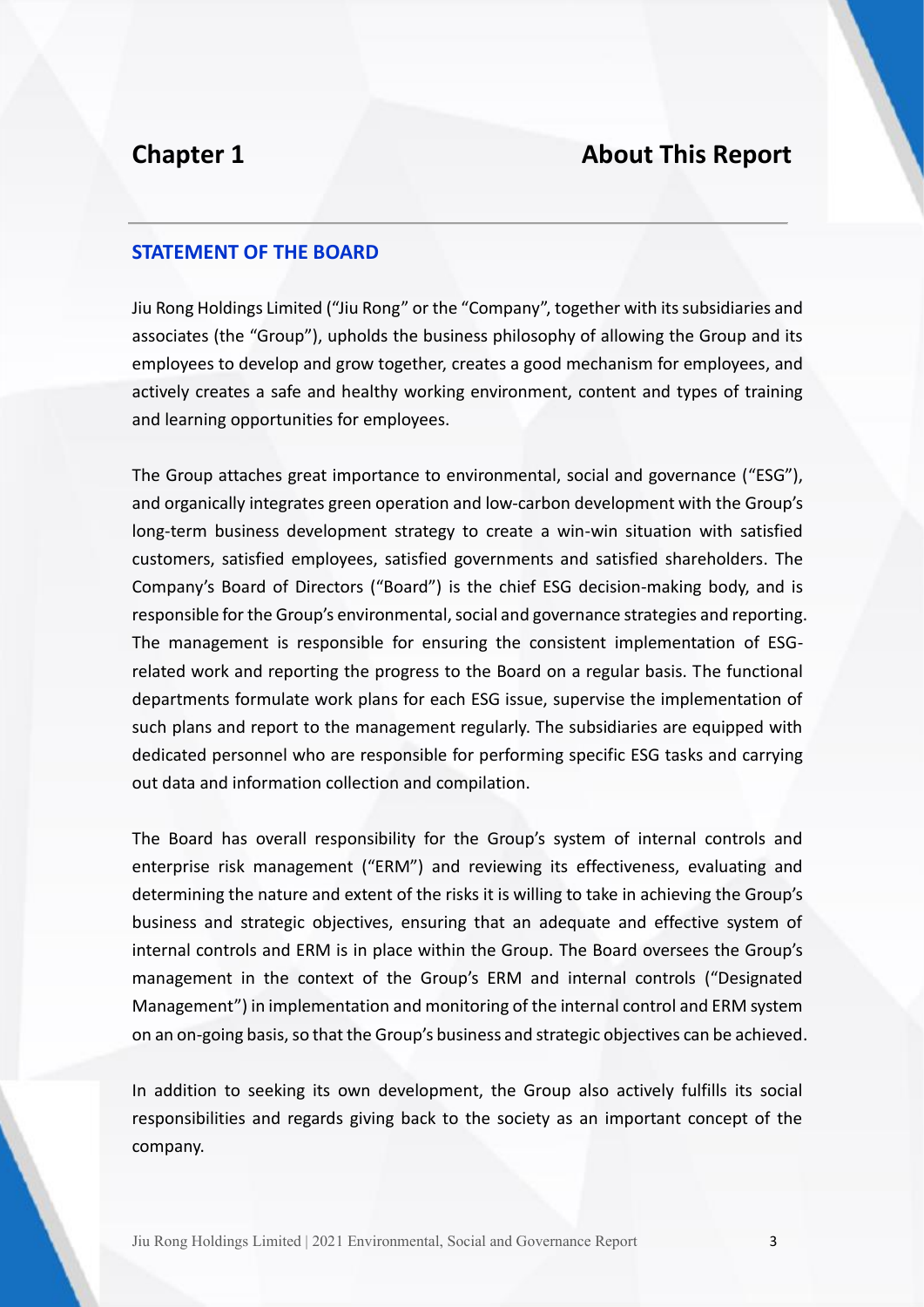#### **OVERVIEW OF CORPORATE DEVELOPMENT**

As at 31 December 2021, the Group owned four main operating entities : Soyea Jiu Rong Technology Company Limited (数源久融技术有限公司) ("Soyea Jiu Rong"), Jiu Rong New Energy Science and Technology Limited (久融新能源科技有限公司) ("Jiu Rong New Energy"), Hangzhou Yunqi Cloud Data Limited (杭州云栖云数据有限公司) ("Yunqi Cloud Data") and Hangzhou Lu Yun Property Limited (杭州绿云置业有限公司) ("Lu Yun").

The principal activities of Soyea Jiu Rong related to high-tech electronic information products and industry information technology solutions, mainly engaged in digital video and audio products, industry application software, intelligent emergency integrated solutions, etc., it is one of the largest terminal suppliers of Zhejiang Wasu Broadcasting Network Company Limited (浙江华数广电网络股份有限公司). Soyea Jiu Rong is a national high-tech enterprise and named the Hangzhou municipal level Research and Development Center with the strong research and development capability for digital video and audio products.

Jiu Rong New Energy is principally engaged in the development and application of new energy technologies, construction and operation of new energy vehicle charging stations and smart parking. Jiu Rong New Energy integrates Jiu Rong's advantages in big data technology and Internet technology, Hangzhou's advantages in internet industry and its related talents to integrate the intelligent control platform in order to construct and operate intelligent charging parking. Currently, Jiu Rong New Energy is operating 89 social and public transportation charging stations; the annual charging capacity ranks No. 1 among Hangzhou's electric vehicles charging capacity. The Company operates with a market-oriented approach, driven by research and development, actively exploring product innovation, management innovation and institutional innovation, improving the company's core competitiveness constantly, and striving to create the industry leading products to provide customers with quality services.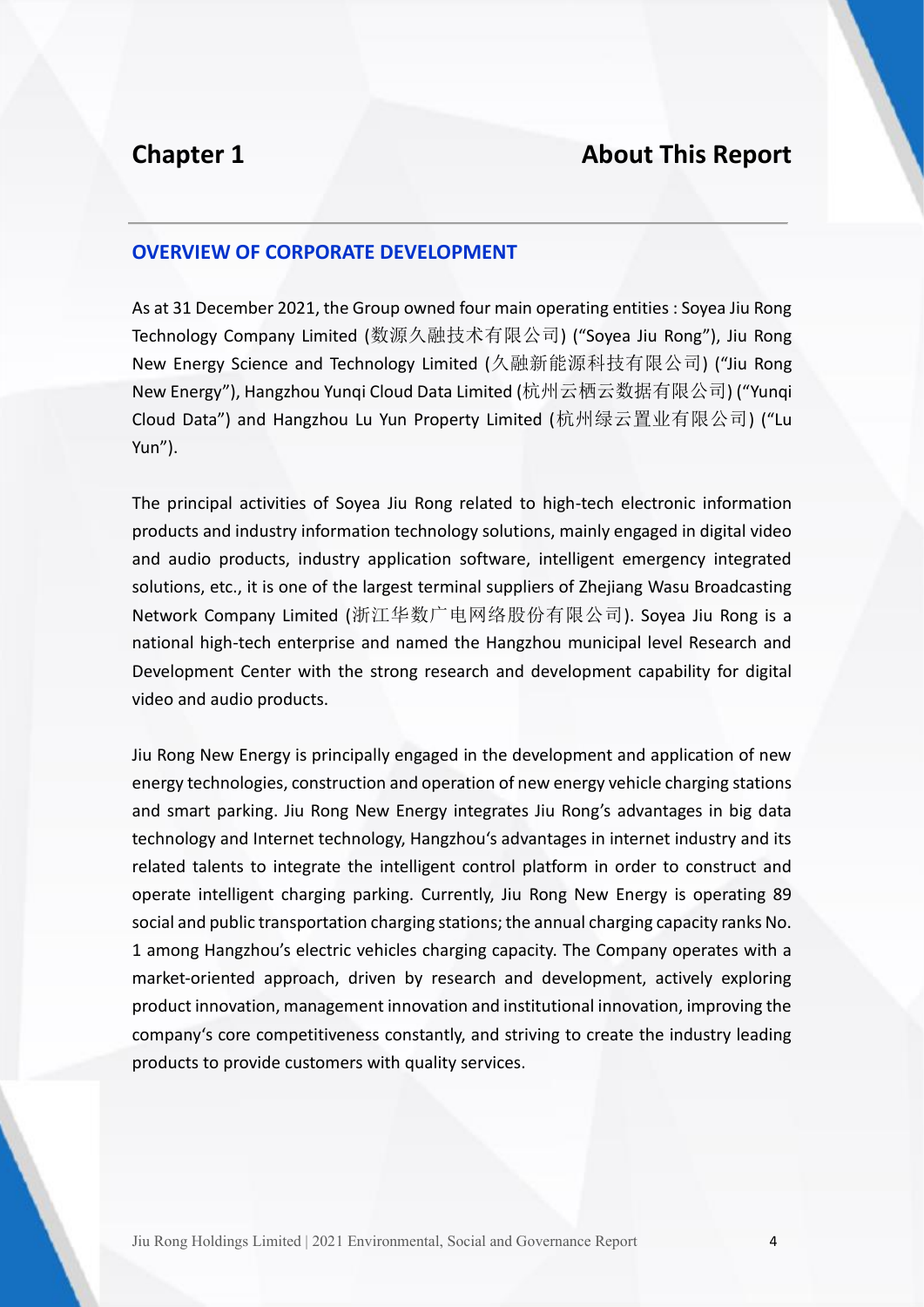### **OVERVIEW OF CORPORATE DEVELOPMENT**

Yunqi Cloud Data is committed to the research and development and application of big data and cloud storage technology and related services. To achieve efficient business operations, data control and big data value-added by the use of cloud computing, big data technology, software and hardware seamless integration, through the provision of data-centric high-tech and high-quality services, to solve customer problems, enhance the value of information resources.

The Liuhe Yun Cloud Ecological Smart Industrial Park operated by Lu Yun focuses on the PRC companies and entrepreneurs actively engaging in big data and artificial intelligence to establish the most influential big data and artificial intelligence cloud ecological tribe.

### **ENVIRONMENTAL, SOCIAL AND GOVERANCE REPORT OF THE GROUP**

A well-developed corporate governance structure is key to the success of the Group's ESG strategy. Therefore, the Group has established an ESG taskforce, which includes senior management as well as department heads of different functions while the Board has the overall responsibility for the Company's ESG reporting and strategy in order to achieve green operations for sustainable development.

The key responsibilities of the ESG taskforce include the following:

- 1. Establishing the long-term ESG goals and missions of the Company;
- 2. Monitoring and managing ESG-related risks;
- 3. Evaluating the effectiveness of the Company's ESG management systems; and
- 4. Reporting the ESG objectives achieved to the Board.

The Group is committed to complying with the latest laws and regulations. The Group's environmental, social and governance measures will be revised and communicated with employees in a timely manner to enhance the effectiveness of environmental, social and governance work.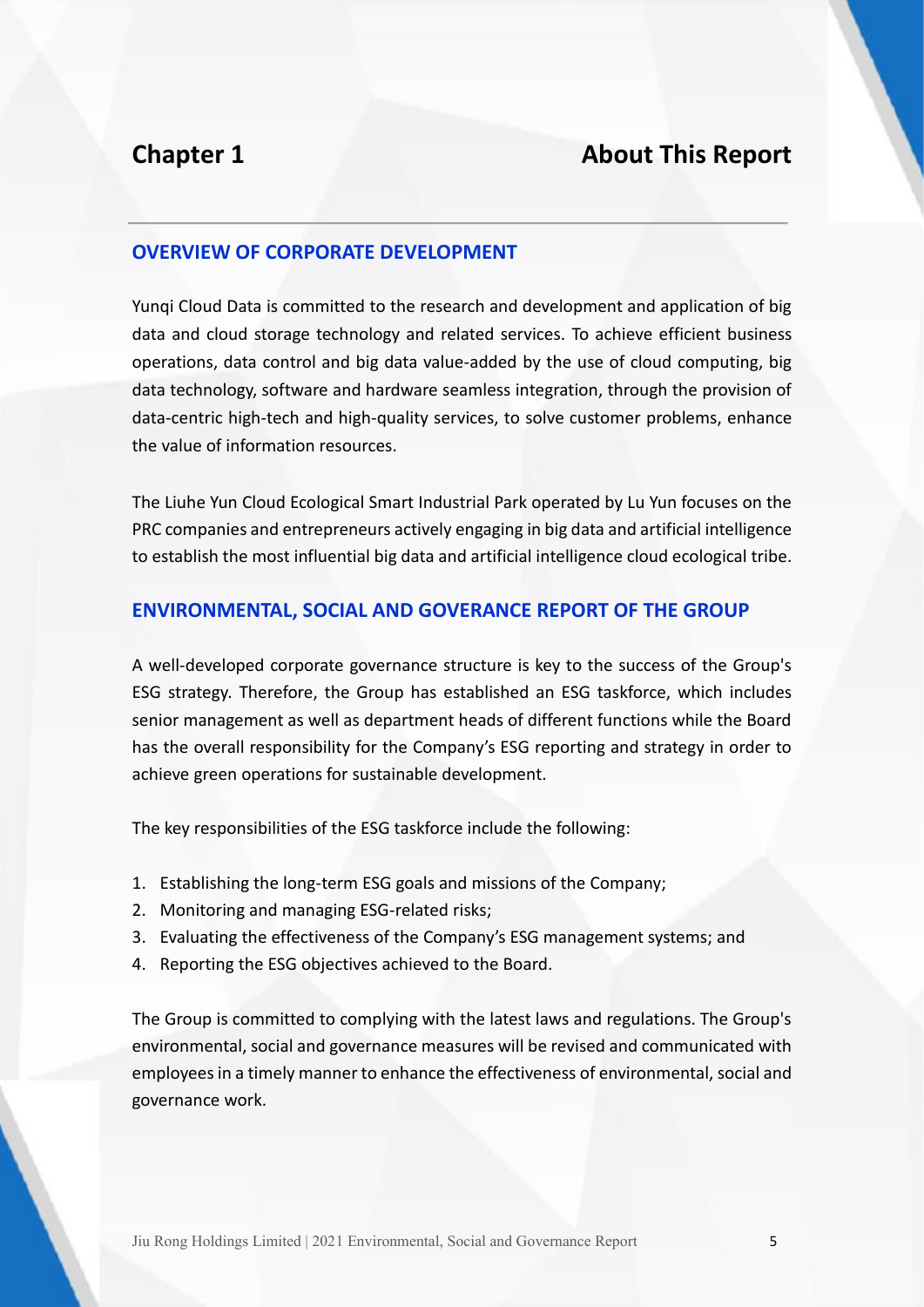### **REPORTING PRINCIPLES**

The Company strictly follows the four Reporting Principles during the preparation of the ESG Report:

- Materiality: The Company conducted the annual stakeholder engagement and identified the material ESG issues during the Reporting Period. The final ESG issues have been confirmed by the management and the Board of the Company
- Quantitativ: The Company monitored various Key Performance Indicators ("KPI") during the Reporting Period, which are presented in this Report, to keep track of the progress of our ESG initiatives. In this way, the effectiveness of ESG policies and management system can be evaluated and validated.
- Balance: The Report presents an unbiased picture of the Company's ESG performance during the Reporting Period.
- Consistency: The Company adopted consistent methodologies in the data calculation as compared to prior years to show comparable ESG data.

### **RESPONSIBILITY OF THE BOARD AND GOVERNANCE STRUCTURE**

The Board has the overall responsibility for the Group's sustainability strategy and reporting, evaluating and determining the Group's ESG-related risks and ensuring that appropriate and effective ESG risk management and internal control systems are in place. The Board has established an ESG team which comprises directors and senior management and an ESG task force formed by heads of departments of different functions. The ESG team evaluates, prioritizes and advises on the effectiveness of the Group's sustainability strategy and policies, and reports to the Board for reviewing on its operations and the progress made against ESG-related goals and targets.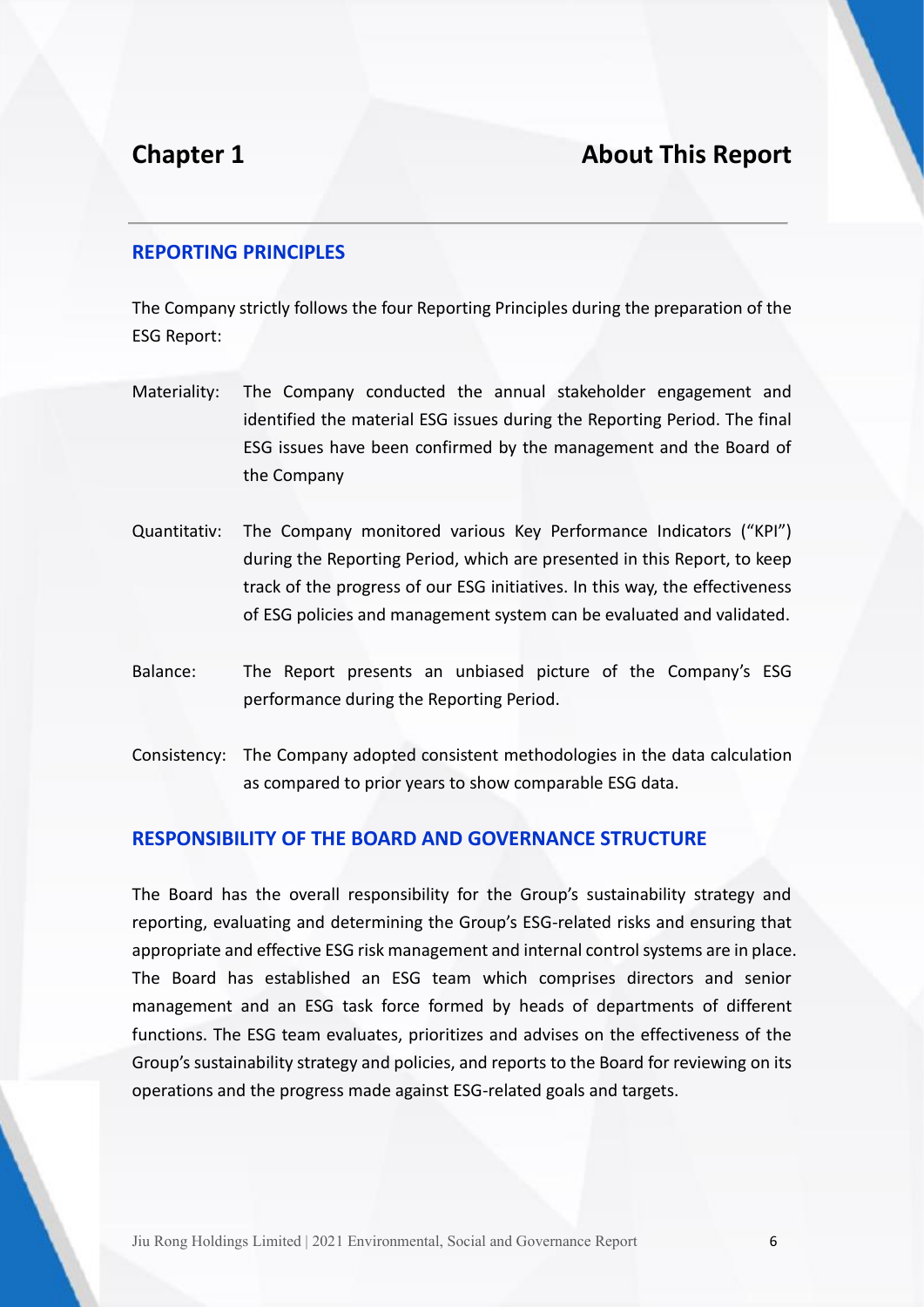### **REPORT COMPILATION BASIS**

This Report is prepared with reference to the "Environmental, Social and Governance Reporting Guide" under Appendix 27 of the Rules Governing the Listing of Securities on the Stock Exchange of Hong Kong Limited (the "Stock Exchange"). The information disclosed in this Report is derived from the results of internal statistics and analyzes of the Group's internal resources.

### **SCOPE OF REPORTING**

For the year from 1 January 2021 to 31 December 2021, the Group's main businesses are the digital audio and video business; new energy vehicles business; cloud ecological big data business; properties development, properties investment and general trading, for specific details of the above-mentioned businesses, please refer to the Group's 2021 Annual Report.

### **REPORTING PERIOD**

The information published in this Report covers the period from 1 January 2021 to 31 December 2021, which period is the same as the financial year as reported in the Group's 2021 Annual Report.

On behalf of the Board Executive Director Siu Chi Ming 31 May 2022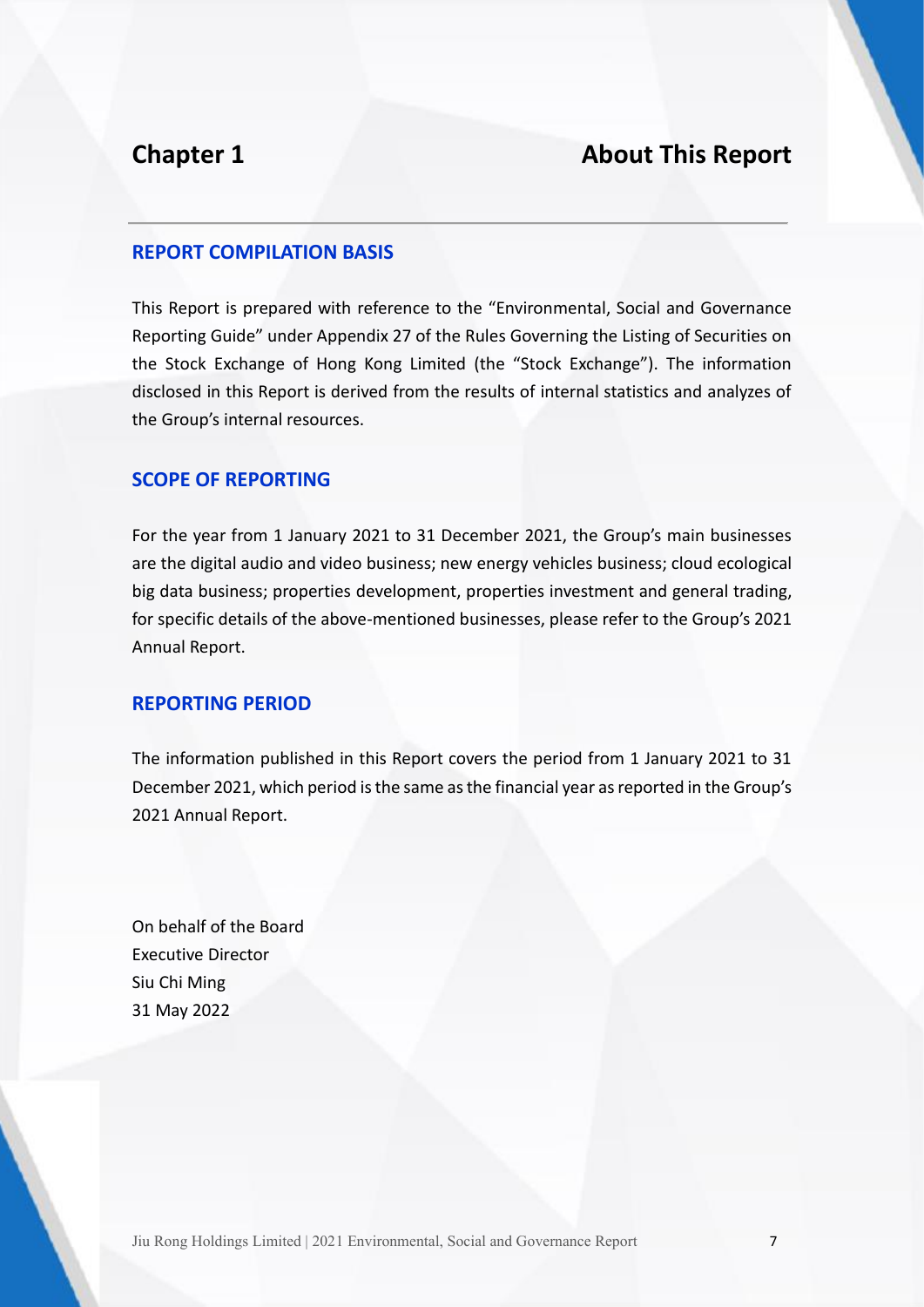# **Chapter 2 Stakeholder Engagement**

### **IDENTIFICATION OF STAKEHOLDERS**

Based on the experience and frequencies of enquires and interactive communications between relevant business executives and customers, and those between external organizations and internal staff, the Group identified six different groups of stakeholders, these include shareholders/investors, customers, employees, local community, government/regulatory authorities and suppliers.



### **INTERACTIVE COMMUNICATION WITH STAKEHOLDERS AND IDENTIFICATION OF MAJOR ISSUES**

Regarding issues that are of concerns to the stakeholders, the Group via relevant business contact windows, seeks for their opinions and suggestions through scheduled and ad hoc meetings and transparent and good interactive communications. Internal meetings are conducted to report and discuss the information received from the stakeholders' feedback, which will then be used as important reference for the Group's sustainable development strategy.

Through various communication channels, the issues concerned will be sorted according to their categories and nature before sending to relevant departments to handle and respond. Letters received through relevant communication channels in 2021 included business cooperation proposals, shareholders/investors services, career opportunities, requests for research and survey, and academic visits, etc., no complaints were received from stakeholders regarding social impacts and related issues.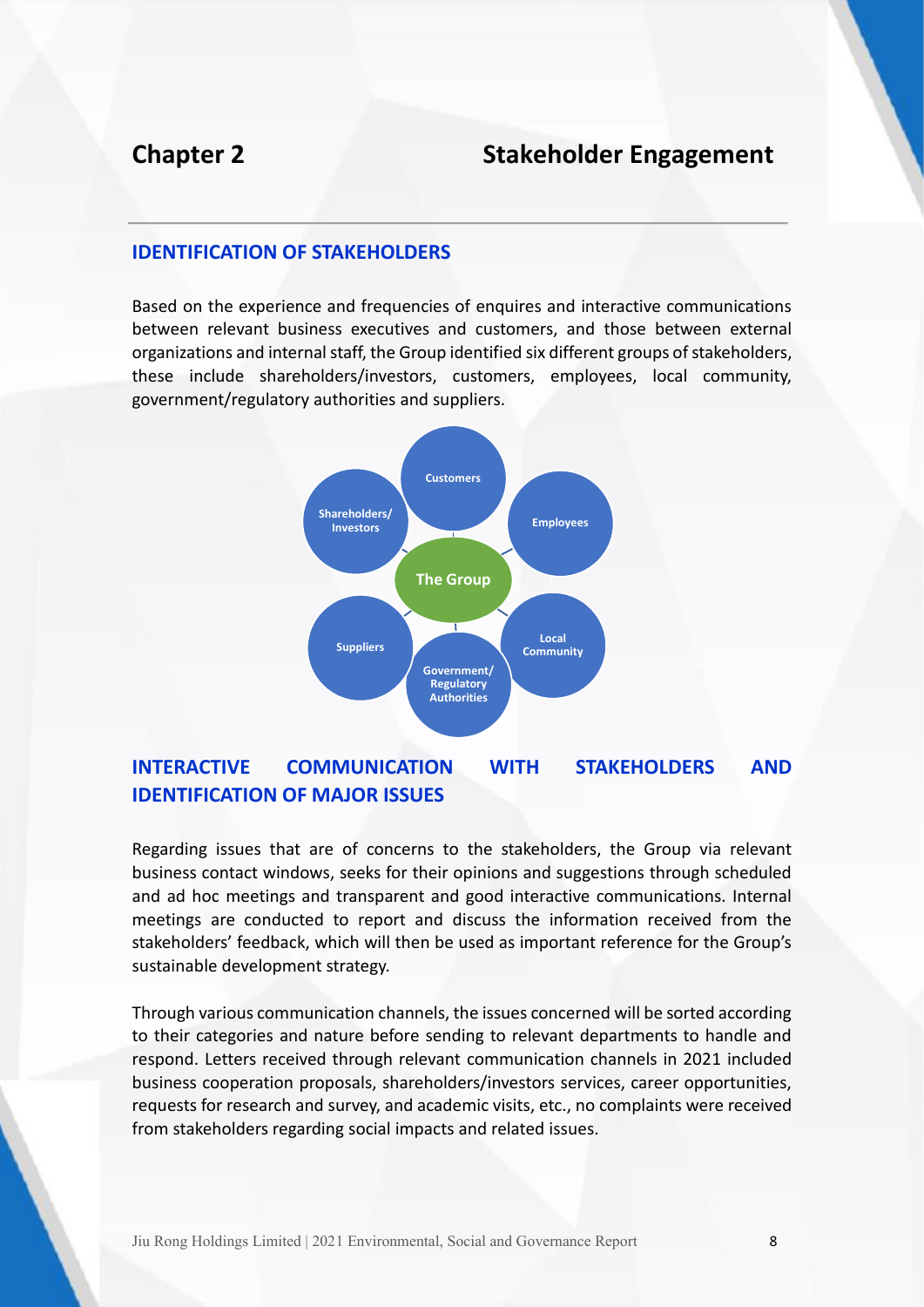# **Chapter 2 Stakeholder Engagement**

Regarding the issues which are of concerns to the stakeholders, relevant internal department heads of the Group have filtered and selected major issues according to the "Four Principles for the Internal Assessment of Major Issues" as follows.



#### **Four Principles for the Internal Assessment of Major Issues**

| <b>Stakeholders</b>                     | <b>Major Issues</b>                                                          | <b>Communication Channels and Methods</b>                                                                                                                                      |
|-----------------------------------------|------------------------------------------------------------------------------|--------------------------------------------------------------------------------------------------------------------------------------------------------------------------------|
| Government<br>Regulatory<br>Authorities | Corporate governance<br>Compliance with laws and<br>$\bullet$<br>regulations | Cooperate with the government and<br>regulatory authorities on compliance<br>inspections<br>Due submission<br>Participate in conferences / seminars<br>$\bullet$               |
| Shareholders •<br>/Investors            | Economic performance<br>Corporate governance<br>$\bullet$                    | Publish news on Company / HKEx<br>٠<br>websites (such as announcements,<br>circulars, interim reports, annual<br>reports, etc.)<br>Convene shareholders' meetings<br>$\bullet$ |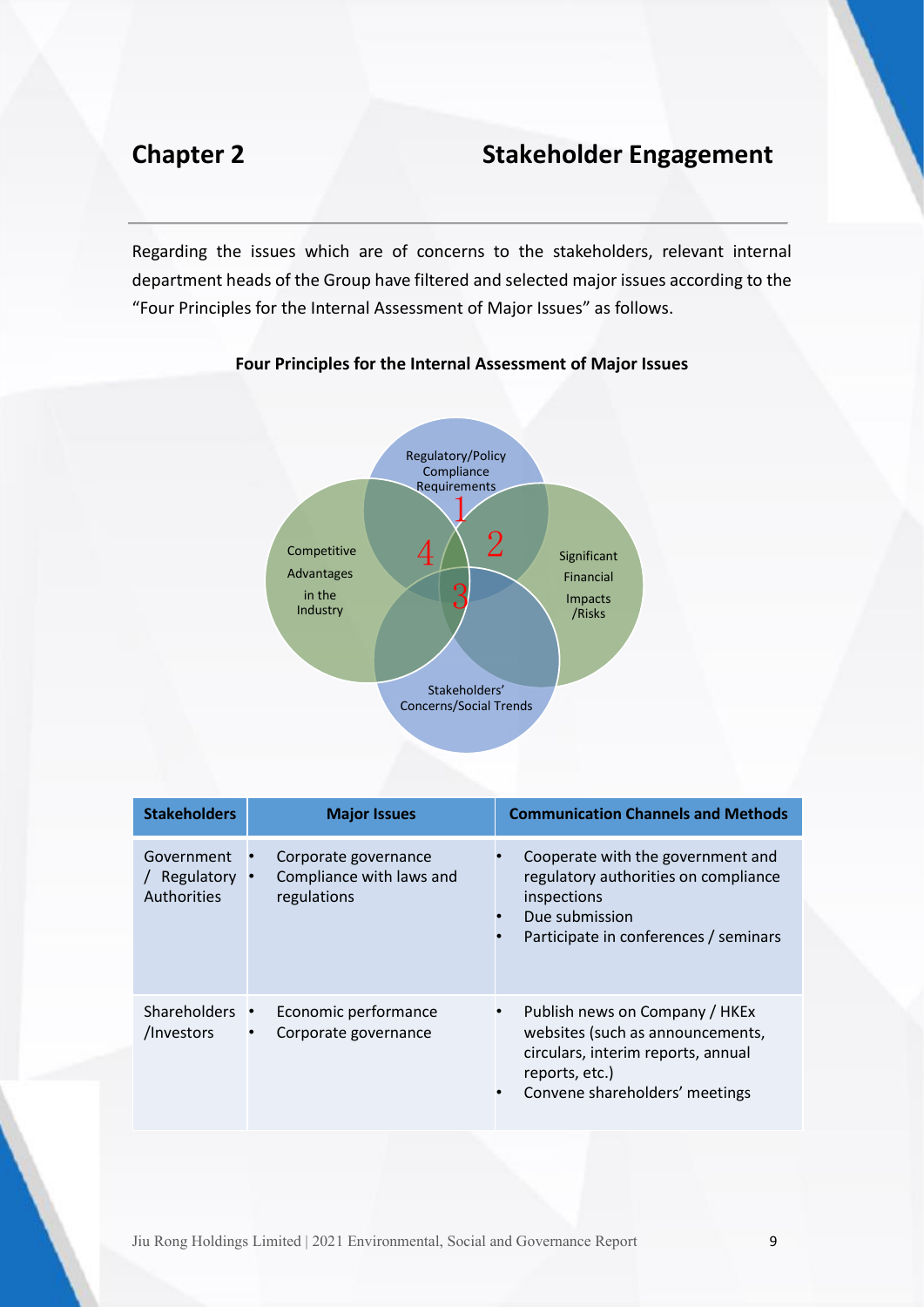# **Chapter 2 Stakeholder Engagement**

| <b>Stakeholders</b> | <b>Major Issues</b>                                                                                                                                                                                                                                                                                                                         | <b>Communication Channels and Methods</b>                                                                                                                                                                                                                                                                                                               |
|---------------------|---------------------------------------------------------------------------------------------------------------------------------------------------------------------------------------------------------------------------------------------------------------------------------------------------------------------------------------------|---------------------------------------------------------------------------------------------------------------------------------------------------------------------------------------------------------------------------------------------------------------------------------------------------------------------------------------------------------|
| Customers           | Product quality<br>Management of prohibited /<br>restricted substances<br>Environmental, safety and<br>hygiene management<br>performance<br>Code of Conduct<br>implementation performance<br>(labor relations / labor rights<br>/ compliance with the laws<br>and regulations)<br>Transparency and reliability<br>of information disclosure | Business visits / regular meetings /<br>regular and ad hoc communication<br>meetings<br>Audit feedback / self-management<br>performance feedback<br>Email and phone contact                                                                                                                                                                             |
| Employees           | The Group's business<br>$\bullet$<br>condition (job security)<br>Salaries and benefits / Career<br>$\bullet$<br>development<br>Labor relations/labor<br>$\bullet$<br>rights/working hours<br>management<br>Workplace safety /<br>$\bullet$<br>reasonableness of rules and<br>regulations<br>Feedback channels for<br>opinions               | Group internal website / email /<br>Wechat / QQ / employee suggestion<br>box<br>Safety Committee/Labor Union<br>Committee for Complaints, Rewards<br>and Penalties / internal staff<br>publications (regular)<br>Employees / managers forums /<br>$\bullet$<br>surveys (from time to time)<br>Life counselling rooms located in<br>production factories |
| Community           | Environmental issues /<br>$\bullet$<br>compliance with the laws<br>Transportation<br>Career opportunities /<br>community welfare outreach<br>activities                                                                                                                                                                                     | Proactive visits<br>External feedback communication<br>windows<br>Sponsorship of public welfare<br>activities / community visits /<br>Company website                                                                                                                                                                                                   |
| <b>Suppliers</b>    | Management of prohibited /<br>restricted substances<br>Fair competition / quality and<br>$\bullet$<br>price<br>Suppliers evaluation                                                                                                                                                                                                         | Letters of undertaking<br>Business communication /<br>procurement contracts / email and<br>phone contacts<br>Suppliers evaluation mechanism                                                                                                                                                                                                             |

For 2021, the Company conducted a comprehensive internal materiality assessment to identify and assess ESG-related concerns and priorities that were shared by the Group and its stakeholders. Based on the assessment, environment and safety management performance, occupational safety and career development and environmental protection are considered as the most important to the stakeholders and the Group.

Jiu Rong Holdings Limited | 2021 Environmental, Social and Governance Report 10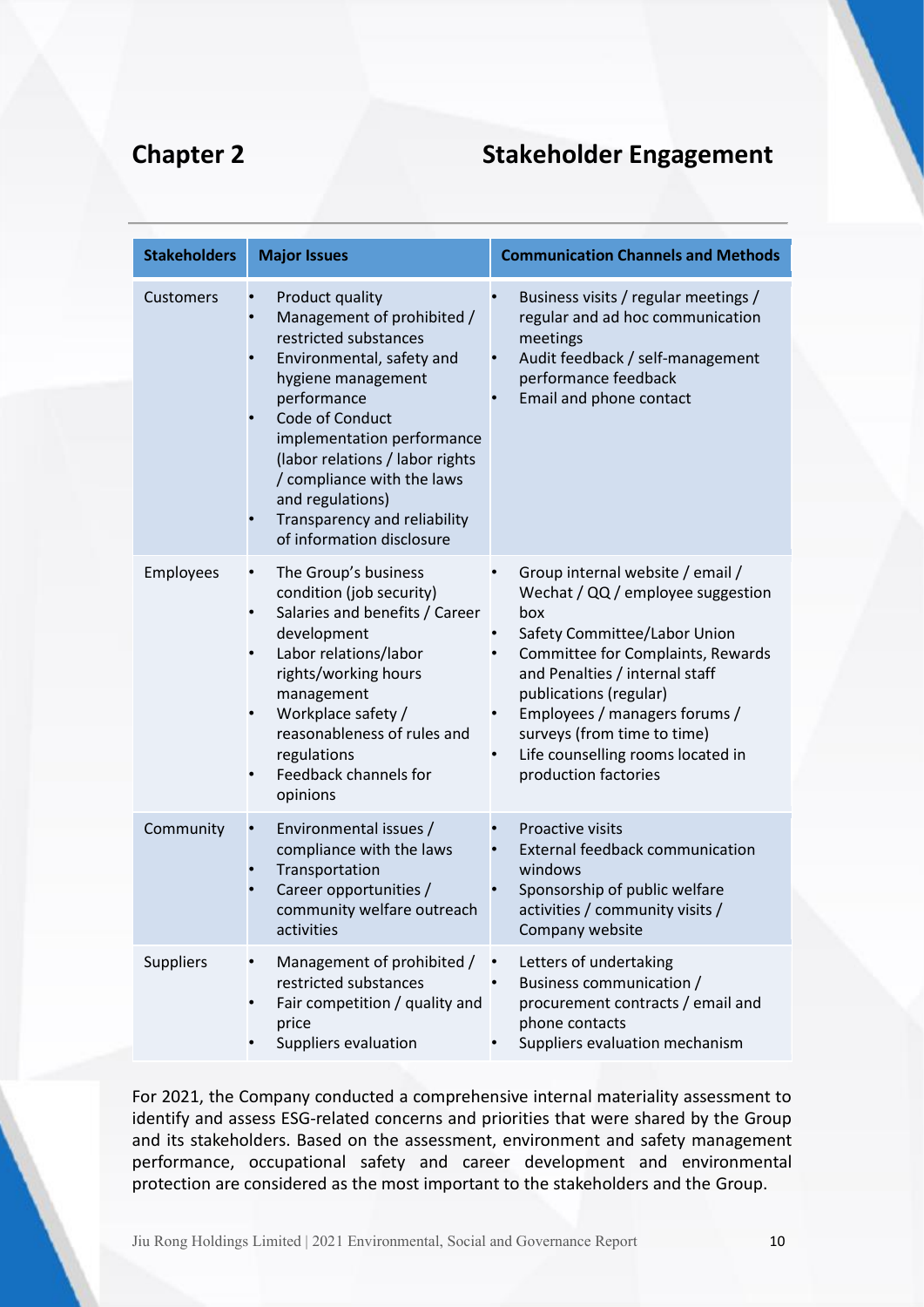# **Chapter 3 Environmental Protection**

The Group's operational guidelines firmly comply with the Environmental Protection Law of the People's Republic of China to facilitate environmental protection, pollution prevention and efficiency of resource use. Environmental sustainability is a top priority for the Group, and the Group is committed to improving the efficiency of the use of energy, water resources and materials, reducing the use of natural resources and protecting the environment to minimize the negative impact of the Group's operations on the environment and natural resources.

### **3.1 EFFECTIVE USE OF RESOURCES**

#### **Use of Raw Materials and Procurement**

Video products are the primary business of the Group, we are committed to complying with China's environmental protection laws and regulations, in order to meet the standards of emissions, reduce the impact of pollutants on the environment and the surrounding areas, through green procurement and cleaner production, reduce the amount of pollutants and waste generated in the operation process. With reference to the ISO 14001 Environmental Management System, we will formulate various guidelines for reducing emissions and actively introduce emission reduction technologies and equipment. The raw materials used in the video products can be categorized into electronic component, case, PCB, solder, cable, screw and packing materials, etc., environmentally friendly materials being used which meets national requirement. The Group has always maintained close communication with brand customers and suppliers in the course of material selection, we follow the quality requirements and standards in selecting materials, and use the green materials for the relevant materials. With respect to material procurement, we rely on the respective local suppliers to supply the materials in order to reduce the risk of supply interruption as well as to reduce carbon emissions in transportation.

The cloud ecological big data, property development and property investment businesses of the Group do not produce any harmful emissions and pollutants, while the only harmless greenhouse gas carbon dioxide is generated directly from the use of electricity from office and rental properties. In the reporting period, indirectly generated 1.897 tonnes of carbon dioxide greenhouse gases (In 2020, indirectly generated 1.273 tonnes of carbon dioxide greenhouse gases).

The Group targets to maintain stable or reduce the emission standard of the major businesses given the similar operational level across years by implementing energysaving initiatives and increasing energy efficiency. In medium term, the Group targets to reduce the emission standard of the major businesses by around 5% to 10% by 2025 voluntarily.

The Group targets to maintain stable or declining harmless waste volume level of major businesses given the similar operational level across years voluntarily by implementing various recycling policies and strengthening staff education.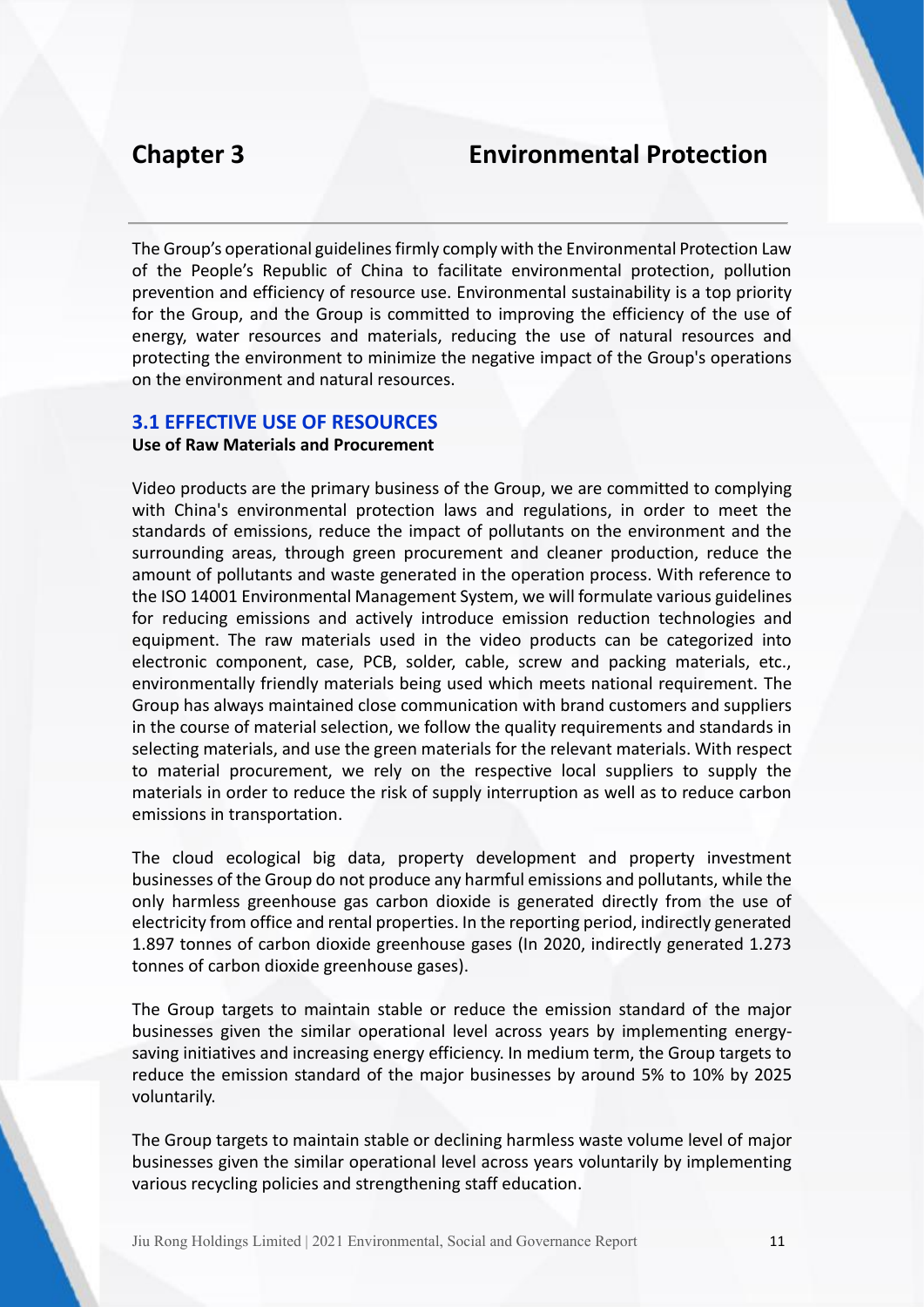# **Chapter 3 Environmental Protection**

#### **Usage of Energy**

The type of energy used by the Group in 2021 and 2020 include: electricity and fuel oil. In 2021 and 2020 Energy Consumption and Average Energy Consumption per set-top box/TV and new energy vehicle charging pile shown in the following table:

|                                                                                        | <b>Year of 2021</b> |                    |                 | <b>Year of 2020</b> |
|----------------------------------------------------------------------------------------|---------------------|--------------------|-----------------|---------------------|
| <b>Energy Type</b>                                                                     | <b>Fuel Oil</b>     | <b>Electricity</b> | <b>Fuel Oil</b> | <b>Electricity</b>  |
| Consumption                                                                            | 14.285KL            | 19002194KWh        | 12.12KL         | 147878316KWh        |
| <b>Average Energy</b><br>Consumption per<br>set-top box/TV                             | 0.0375L             | 0.0336KWh          | 0.0286L         | 0.532KWh            |
| <b>Average Energy</b><br>Consumption per<br>new energy vehicle<br>charging pile in KWh | 0.0000241L          | $0.1$ KWh          | 0.00000315L     | $0.1$ KWh           |

#### **Water Resources Utilization**

Most of the water resources are for the daily use by employees, and such discharged water is in compliance with the local discharge regulations. On the other hand, the Group adopts active measures to reduce water consumption such as prominently displaying promotion of water conservation and using sensor water taps.

#### **Hazardous waste treatment**

All hazardous waste produced by the Group is disposed by a professional recycling company. The hazardous waste density in 2021 and 2020 were (HW/U)= 0.000002 HW/U and (HW/U)=0.0000025 respectively.

#### **Harmless waste treatment**

All the harmless waste produced by the company is disposed by the Government's professional environmental service company. The harmless waste density in 2021 and 2020 were (HW/U)=0.000005 and (HW/U)=0.000009 respectively.

#### **The density of the packaging material used in the finished product**

The density of the packaging material used in the finished product in 2021 and 2020 were (PA/U)=0.0000056 and (PA/U)=0.000013 respectively.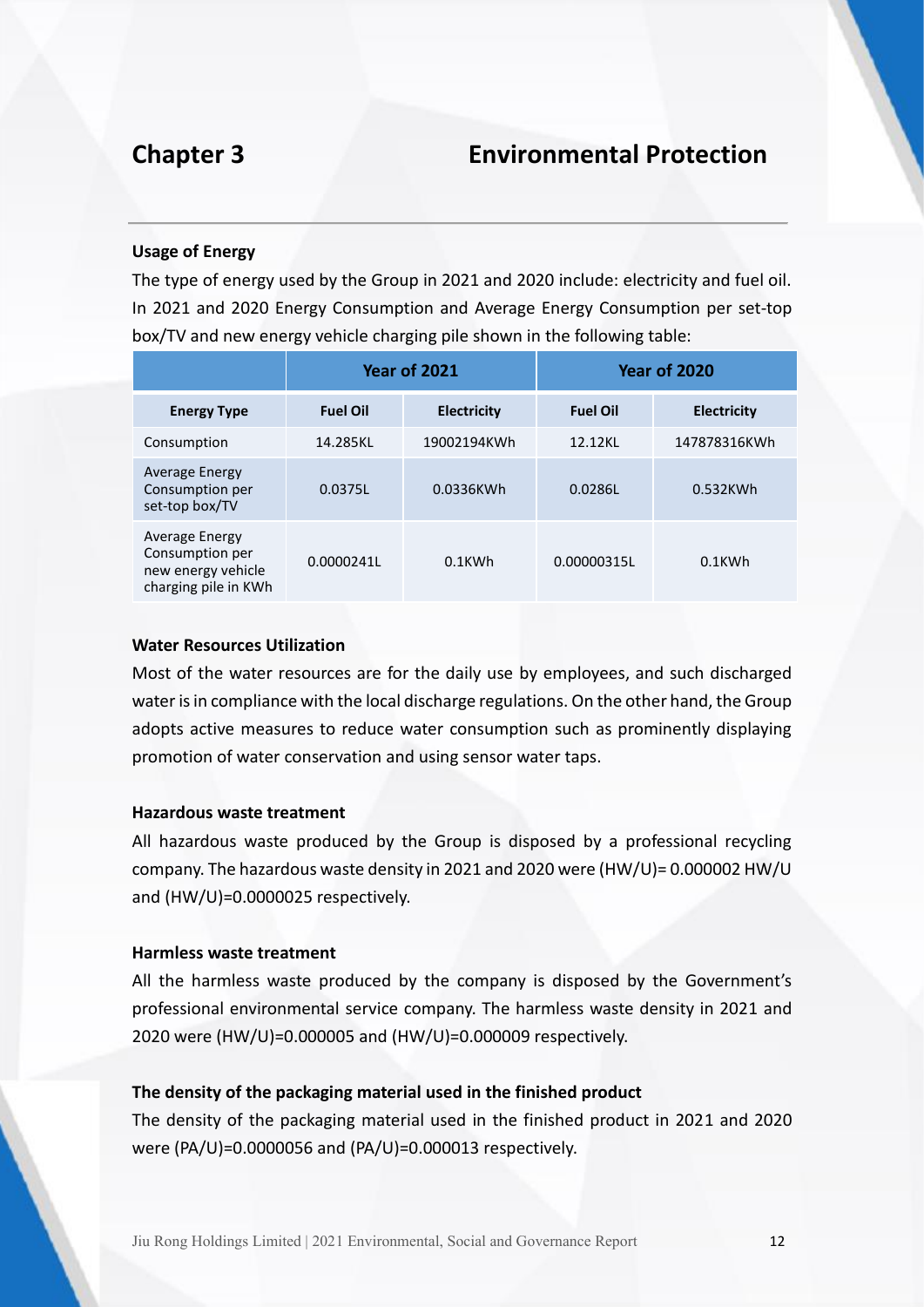### **3.2 GREENHOUSE GAS AND CARBON EMISSION**

The direct generation of greenhouse gases from the Group's production and operation activities is extremely limited, mainly from the fuel consumed in production. Indirect generation of greenhouse gases is mainly caused by the electricity consumption in the production process. The data is as follows:

| <b>Total Carbon Emission of Greenhouse Gas</b> |                                                                    |                                                      |                                                                       |  |
|------------------------------------------------|--------------------------------------------------------------------|------------------------------------------------------|-----------------------------------------------------------------------|--|
| Year                                           | <b>Total Carbon Emission</b><br>of Greenhouse Gas<br>(Approximate) | <b>Primary Source</b><br>(Approximate<br>Percentage) | <b>Average Carbon Emission</b><br>per set-top box/TV<br>(Approximate) |  |
| 2021                                           | 105.06tonnes                                                       | Electricity (89%)<br>Fuel (11%)                      | 0.88kg CO2e/set                                                       |  |
| 2020                                           | 97.08tonnes                                                        | Electricity (98.91%)<br>Fuel (1.09%)                 | 0.36kg CO2e/set                                                       |  |
| Year                                           | <b>Total Carbon Emission</b><br>of Greenhouse Gas<br>(Approximate) | <b>Primary Source</b><br>(Approximate<br>Percentage) | Average Carbon Emission<br>per new energy vehicle<br>charging pile    |  |
| 2021                                           | 12545.61 tonnes                                                    | Electricity (99.904%)<br>Fuel (0.096%)               | 0.00081kg CO2e/unit(KWh)                                              |  |
| 2020                                           | 9896.97tonnes                                                      | Electricity (99.982%)<br>Fuel (0.018%)               | 0.067kg CO2e/unit(KWh)                                                |  |

Scope 1: Direct greenhouse gas emissions, greenhouse gas emissions from the source owned or controlled by the organization. (Remarks : The statistics include the production process and the fuel consumption generated)

Scope 2: Indirect greenhouse gas emissions, greenhouse gas emission from the generation of purchased electricity, heat or steam consumed by the organization. (Remarks: Generated by the purchase of electricity)

Scope 3: Other indirect greenhouse gas emissions are the result of the organization's activities, but the source of the production is not owned or controlled by the organization. The Group has not established a data collection method for the greenhouse gas emissions in scope 3, so scope 3 does not apply to this report.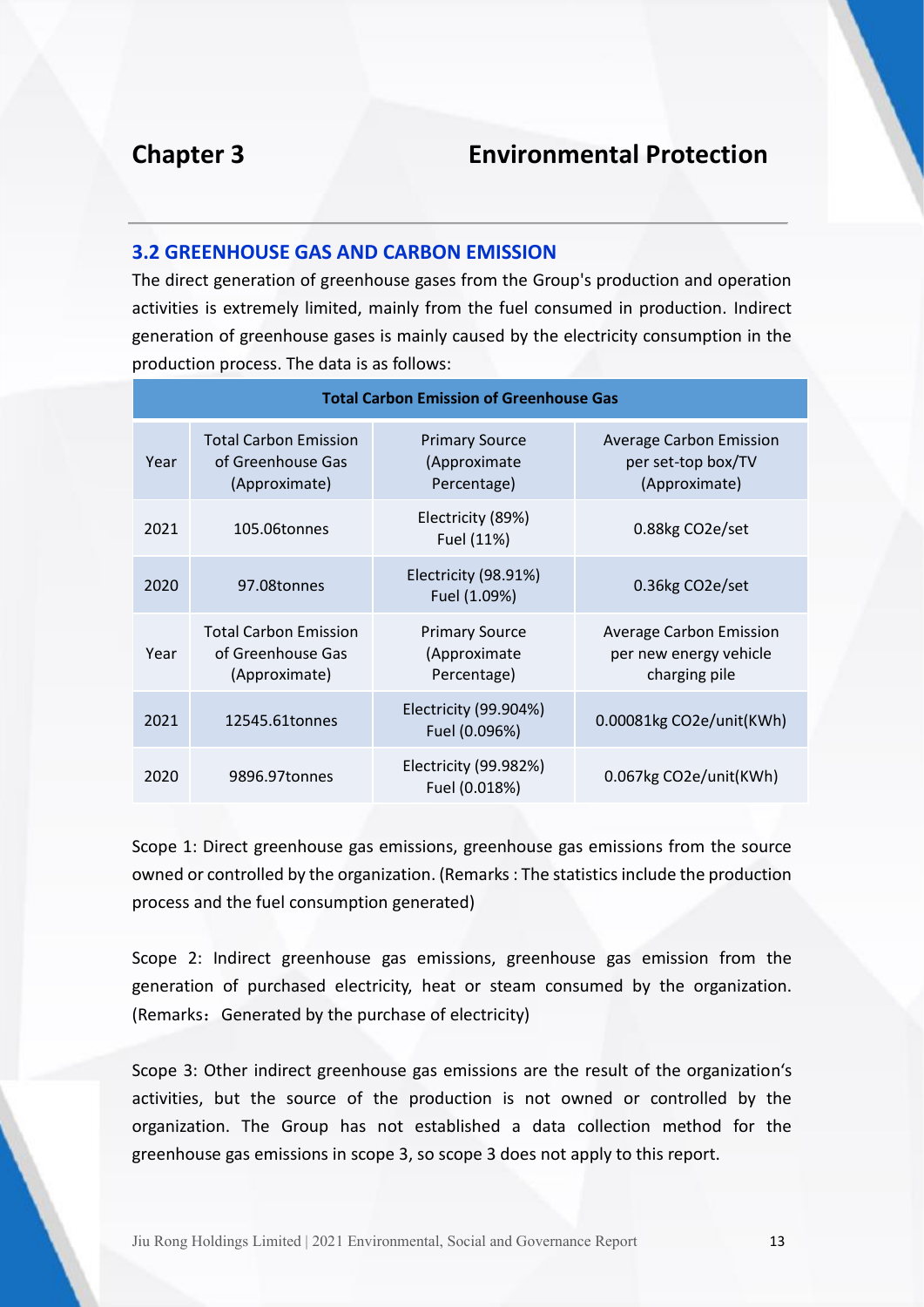# **Chapter 3 Environmental Protection**

### **3.3 POLLUTION PREVENTION AND CONTROL MANAGEMENT**

#### **Environmental Management Policy**

By adhering to the principle of maintaining a balance between environmental protection and production, the Group is committed to the following environmental protection measures:

- 1. Comply with relevant environmental laws and regulations and other requirements, and develop and implement relevant standard operating procedures.
- 2. Optimize production processes, promote clean production, reduce pollutants emission, implement pollution control and management, and perform regular tests and inspections.
- 3. Reduce the use of hazardous substances, promote industrial waste reduction, resource recycling, and save energy and reduce carbon emission in order to enhance the performance of corporate environmental protection.
- 4. Strengthen education and training and enhance staff awareness of environmental protection so as to thoroughly carry out environmental protection.

In the actual operation management, the Group has established guidelines related to environmental protection as implementation standards for all factories under the Group. With reference to ISO 14001 environmental management system, we have established the self-management system.

### **Environmental Management Compliance**

To respect and protect environmental resources, the Group's factories have installed facilities for the collection and treatment of pollutants generated during the production process. This is to ensure that pollutants are treated according to local regulatory requirements before emission.

In 2021, there were no major emissions violations and leaks at the Group's factories that resulted in serious environmental pollution.

### **Environment and natural resources**

The Major Businesses neither have significant impacts on the environment and natural resources nor generate heavy pollution.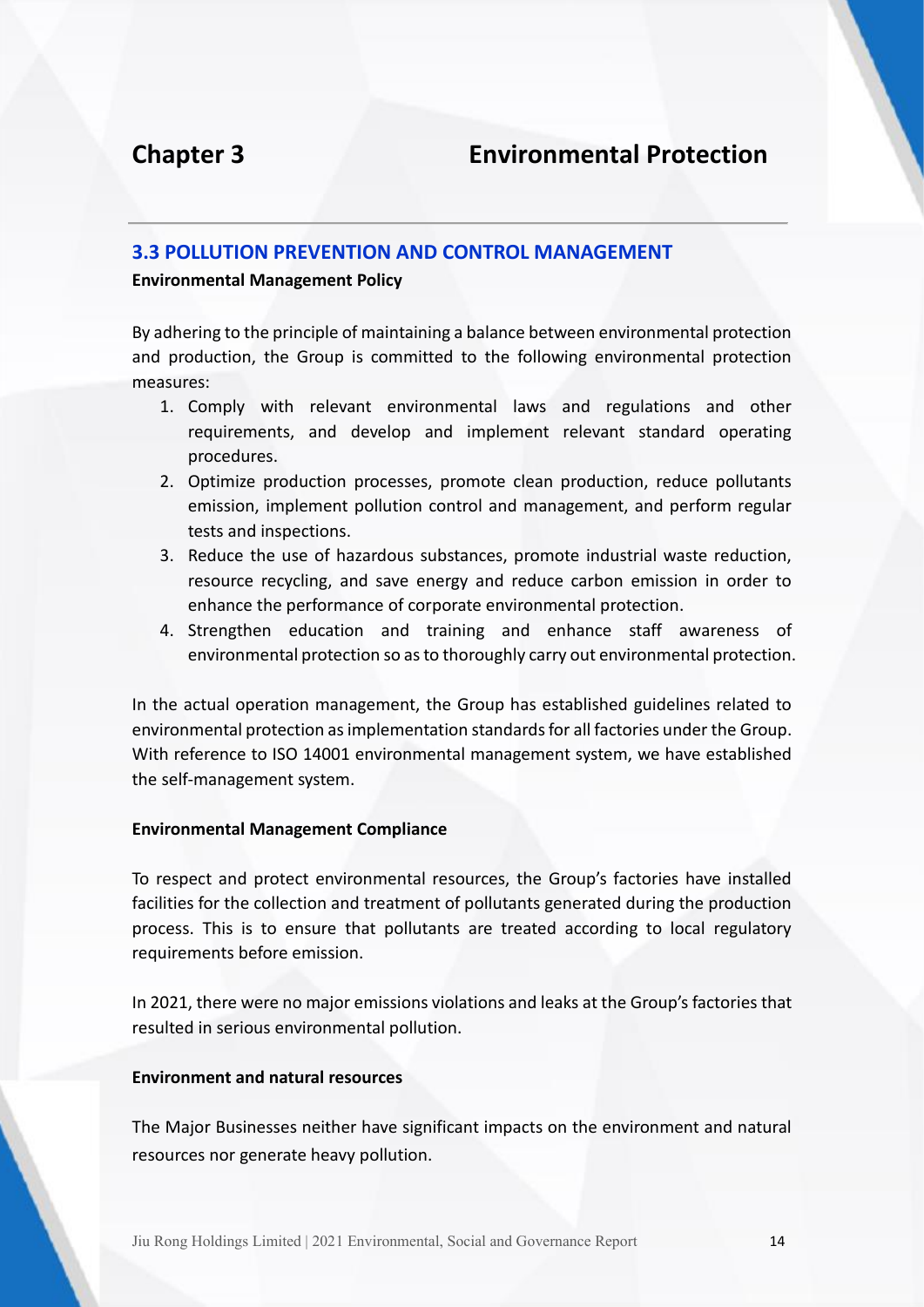### **3.4 GREEN OFFICE**

The Group promotes and implements green office with the following measures:

Office Power Saving: Policy to turn off lights when not in use, partitioned control of office lighting circuit, air-conditioning temperature control, shut down of computers during lunch break.

Paper Saving: Implement paperless office, use email and online signature system for document review, signing and communication where possible, and reduce the use of office paper.

Reduce the Use of Bottled Water: Provide drinking water supply equipment at all factory production bases for the use by factory employees, meetings and visitors. Employees are encouraged to bring along their own reusable cups to reduce the use of bottles.

### **3.5 CLIMATE CHANGE**

The climate change issue has attracted much attention in recent years, which resulted in the increasingly stricter environmental laws and regulations, the rigorous demands from the application of environmental-friendly materials. In order to address the challenges brought by climate change, the Digital Video business minimizes the underlying impacts of its day-to-day operation on the environment, we are committed to minimizing energy consumption in our day-to-day operation for the reduction of greenhouse gas emissions through a variety of energy and resources saving plans. For the purpose of reducing carbon emissions, close cooperation is also kept with our suppliers and clients in terms of better design of environmental-friendly products and enhancement of production efficiency. In addition, we keep a close watch on international and local laws and regulations relating to climate change, and to examine the waste gas and waste water discharged by the production facilities on a regular basis.

In 2021, the Group was not aware of any material non-compliance of environmental laws and regulations relating to emissions, wastewater discharges, and generation of hazardous and non-hazardous waste from the major businesses.

Acute physical risk can arise from extreme weather conditions such as flooding and storms and chronic physical risk can arise from sustained high temperature, while transition risk may result from the change in environmental-related regulations or change in customer preferences. The ESG team evaluates the potential risks that may cause disruptions to the major businesses and sets up corresponding precautionary measures such as work arrangement and safety guidance for extreme weather conditions. It is expected that potential extreme weather condition, sustained high temperature, change in environmental-related regulations do not have a material impact on the major businesses. The Group believes that the major businesses posed no significant impact on the climate and we will keep track of our business and formulate emergency mitigation if any suspected climate-related issues have occurred.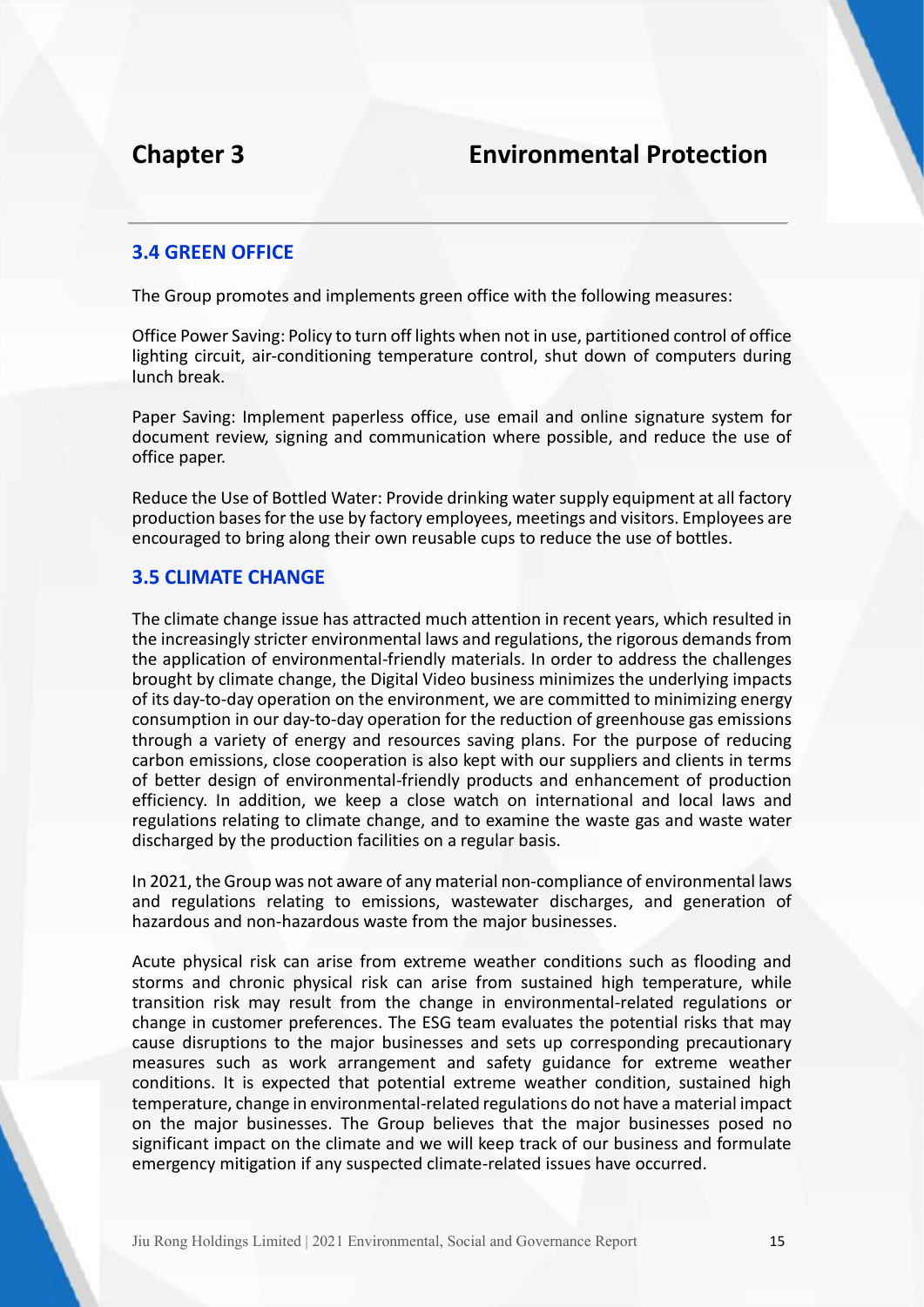### **4.1 PROPER ASSIGNMENT OF ROLES**

**Diversified Recruitment Channels**

The Group strictly complies with labor laws, regulations and standards to hire and dismiss employees in order to protect the interests of employees. The Group actively recruits talents of different nationalities, genders, ages and religions in a fair and equitable manner through various channels including internet advertisements, social recruitment, student internship programs, and internal staff referrals, etc.

|                                  | <b>Year 2021</b> | <b>Year 2020</b> |
|----------------------------------|------------------|------------------|
| Total no. of employees           | 394              | 356              |
|                                  |                  |                  |
| Categorized by employees' gender | 394              | 356              |
| Male                             | 295              | 263              |
| Female                           | 99               | 93               |
|                                  |                  |                  |
| Categorized by employees' age    | 394              | 356              |
| Aged 25 and below                | 56               | 15               |
| Aged 26 to 35                    | 92               | 102              |
| Aged 36 to 45                    | 111              | 103              |
| Aged 45 and above                | 135              | 136              |
|                                  |                  |                  |
| Categorized by job function      | 394              | 356              |
| Manufacturing                    | 82               | 40               |
| Administration                   | 32               | 28               |
| Marketing                        | 169              | 181              |
| Others                           | 111              | 107              |

As at 31 December 2021, the Group had 394 employees. Professionals in different fields are our greatest assets.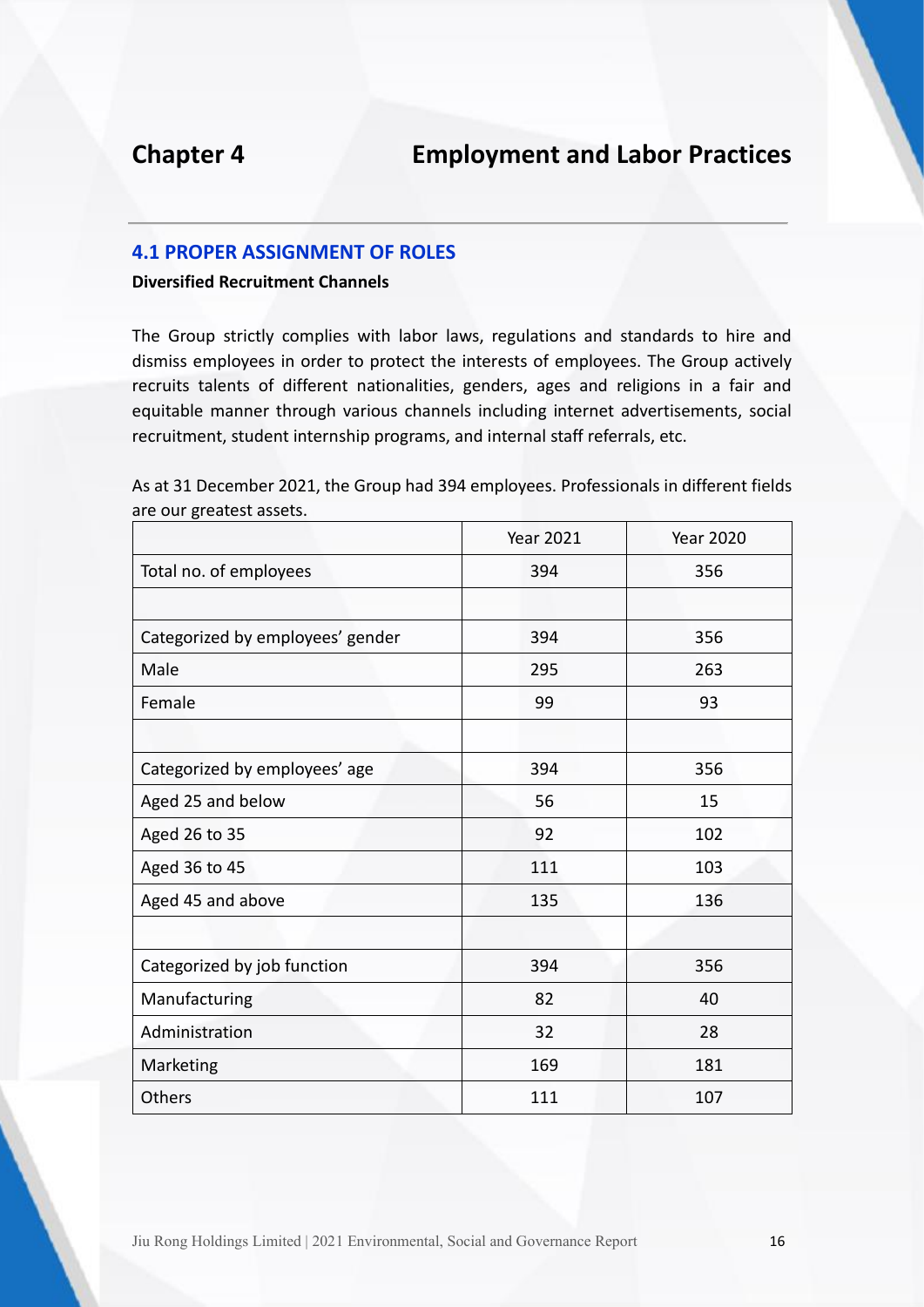|                                           | <b>Year 2021</b> | <b>Year 2020</b> |
|-------------------------------------------|------------------|------------------|
| Total no. of employees who left / Total   | 67               | 28               |
| no. of employees                          |                  |                  |
| Turnover rate                             | 17.0%            | 7.9%             |
|                                           |                  |                  |
| Categorized by employees' gender / Total  | 67               | 28               |
| no. of employees                          |                  |                  |
| Male                                      | 50               | 26               |
| Turnover rate                             | 12.7%            | 7.3%             |
| Female                                    | 17               | $\overline{2}$   |
| Turnover rate                             | 4.3%             | 0.6%             |
|                                           |                  |                  |
| Categorized by employees' age / Total no. | 67               | 28               |
| of employees                              |                  |                  |
| Aged 25 and below                         | 5                | $\overline{2}$   |
| Turnover rate                             | 1.3%             | 0.6%             |
| Aged 26 to 35                             | 38               | 9                |
| Turnover rate                             | 9.6%             | 2.5%             |
| Aged 36 to 45                             | 13               | 6                |
| Turnover rate                             | 3.3%             | 1.7%             |
| Aged 46 and above                         | 11               | 11               |
| Turnover rate                             | 2.8%             | 3.1%             |
|                                           |                  |                  |

### **Turnover Rate (Approximate) – By Gender and Age**

Jiu Rong Holdings Limited | 2021 Environmental, Social and Governance Report 17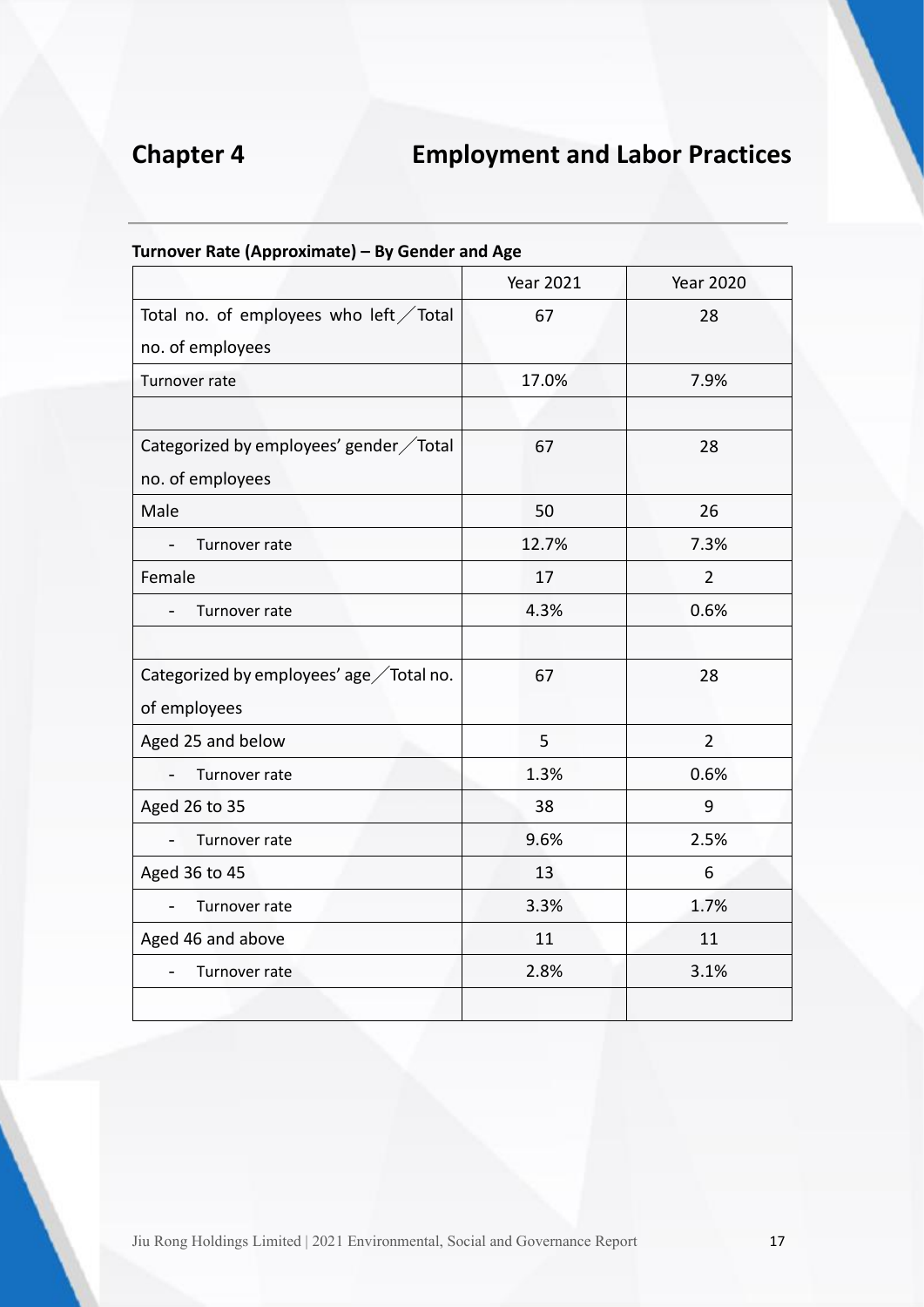### **4.2 EDUCATION, TRAINING AND CAREER DEVELOPMENT**

#### **Performance Management System**

The Group implemented performance management system to achieve operational goals and enhance employees' capabilities. The Group evaluates the results of assessment by tracking the assessment forms and categories, results feedback and improvements, to ensure the performance appraisal worked. The fundamental purpose of performance management system is not to punish the employees who do not fulfill their targets and not perform their duties properly, but to enhance the motivation of employees through improving the working methodology, quality and establishment of a fair competitive mechanism to improve working efficiency continuously and develop planning and responsibility of employees that can timely point out working deficiencies and to improve promptly, in order to have the work done successfully.

#### **Training**

The objective of training is to upgrade the quality of manpower and job skills continuously, to motivate employees' job enthusiasm and welcome challenges, thereby creating greater corporate value and achieving operational goals and future development.

To achieve the Group's training and development policy and objectives, it is necessary to consider not only the Group's business vision and objectives, but also the assessment of employees' performance and capability deficiency. In line with the Company and its management system to establish an education and training framework, plan training for newcomers, professional training, management training at all levels, environmentrelated training, and company core values and other internal and external courses. Through physical or e-learning methods, provide employees with a full range of training. Allowing employees to continuously improve their professional and management capabilities at the same time.

In 2021, the Group held a total of approximately 43 training courses, total approximately 362 training hours, and with total participants of approximately 674 person-times.

| <b>Total number of Training Courses</b> | Total person-times | <b>Total Training Hours</b> |
|-----------------------------------------|--------------------|-----------------------------|
| (Approximate)                           | (Approximate)      | (Approximate)               |
| 43                                      | 362                | 674                         |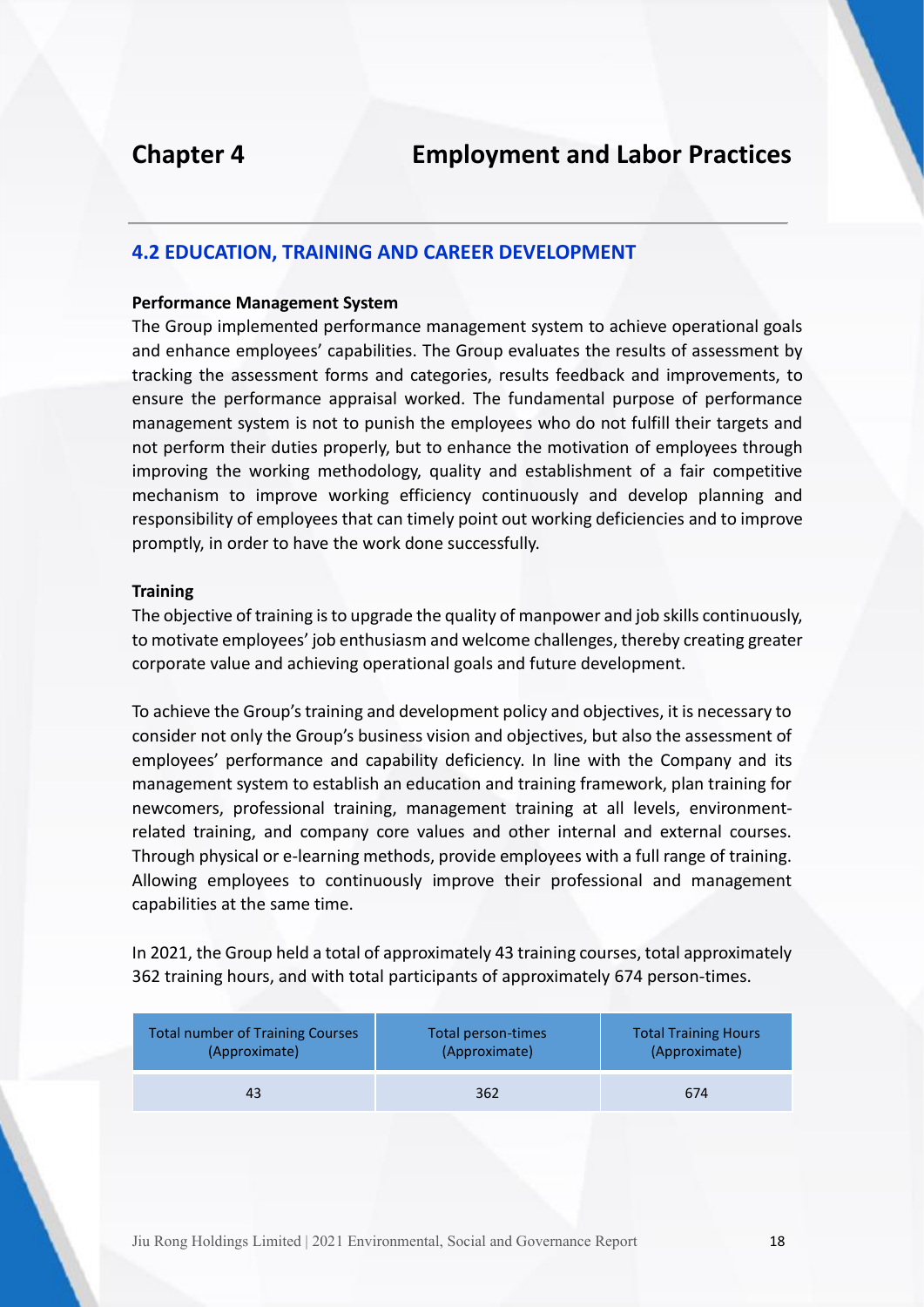#### **Training Courses**

To ensure the training courses meet the requirements of corporate strategies, in addition to the evaluation of training and development performance in annual business review meeting, regular reviews on operations of different business units are done in the said meeting to serve as the basis for future development planning. Talents' competitive advantages are enhanced according to the Group's overall business strategies, and a comprehensive training system is established according to its mission. Our annual training plan not only follows the Group's business vision and targets, but also considers the employees' personal development plans, functional training system at various levels, quality management system and law-related courses in relation to labor, safety and hygiene licenses.

These courses are planned to enhance the employees' job skills and bring the employees to mutual understanding and identification to organizational values, in order to achieve the best operating performance for the Group.

**General staff:** Job knowledge and skills training, the Group's core values training, and personal development training.

**Professional stream:** "Professional skills training" is designed according to the roles and professional requirements.

**Management stream:** "Management skills training for senior, middle management personnel and management associates" is designed for various management levels according to corporate core and management function development of the Group.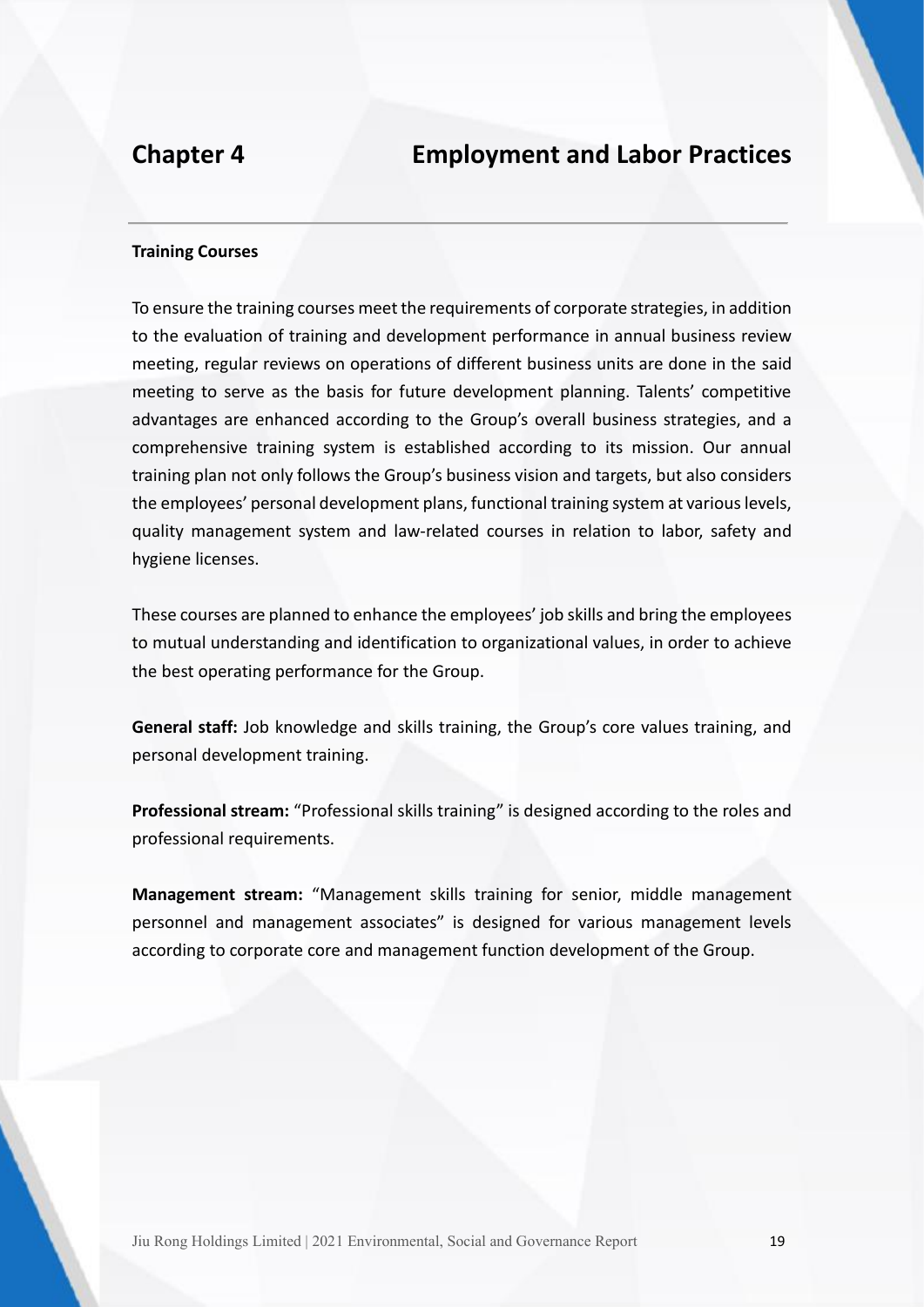### **4.3 COMPREHENSIVE RENUNERATION AND BENEFITS SYSTEM**

#### **Competitive Remuneration Scheme**

The Group recognizes the employees as its most valuable assets, in order to attract, motivate and retain talents, we offer attractive and competitive remuneration packages. We uphold the principle of equal pay for the same position regardless of gender, race, religion, political affiliation, sexual orientation or marital status of the employees. The remuneration of an individual will be determined with reference to his/her educational background, experience, job duties, professional skills and technical capacities, the salary levels in the industry as well as market conditions. The basis of reward and promotion depends on an employee's work attitude, demonstration of professional ability and overall performance. The Group also reviews the remuneration policies regularly to make sure our salary standards are competitive. The performance management system is introduced to assess individual employee's performance, the results of which will be used as the basis for salary adjustment and job promotion.

### **Comprehensive Employee Benefits**

The attendance mechanism of our Group is established according to the relevant laws and regulations of the operating bases. Employees are allowed to arrange their time-off according to their own needs within stipulation.

For the interests of the employees, the Group provides the local insurance plan (including pension; medical insurance; unemployment insurance; maternity insurance and work-related injury insurance) and housing provident fund, so as to protect the employees' livelihood and reduce the employees' burden of medical expenses, and so as to safeguard employees' retirements.

### **Diversified Employee Benefits**

The Group offers diverse and flexible employee benefits motivating the employees to contribute in their job positions under employee benefits system. In addition, the Group provides benefits including work performance bonuses; year-end bonuses; staff quarters, catering and transportation allowances, and so on. To provide reading rooms with borrowing of books and magazines for free; and organize of various cultural an sports activities regularly.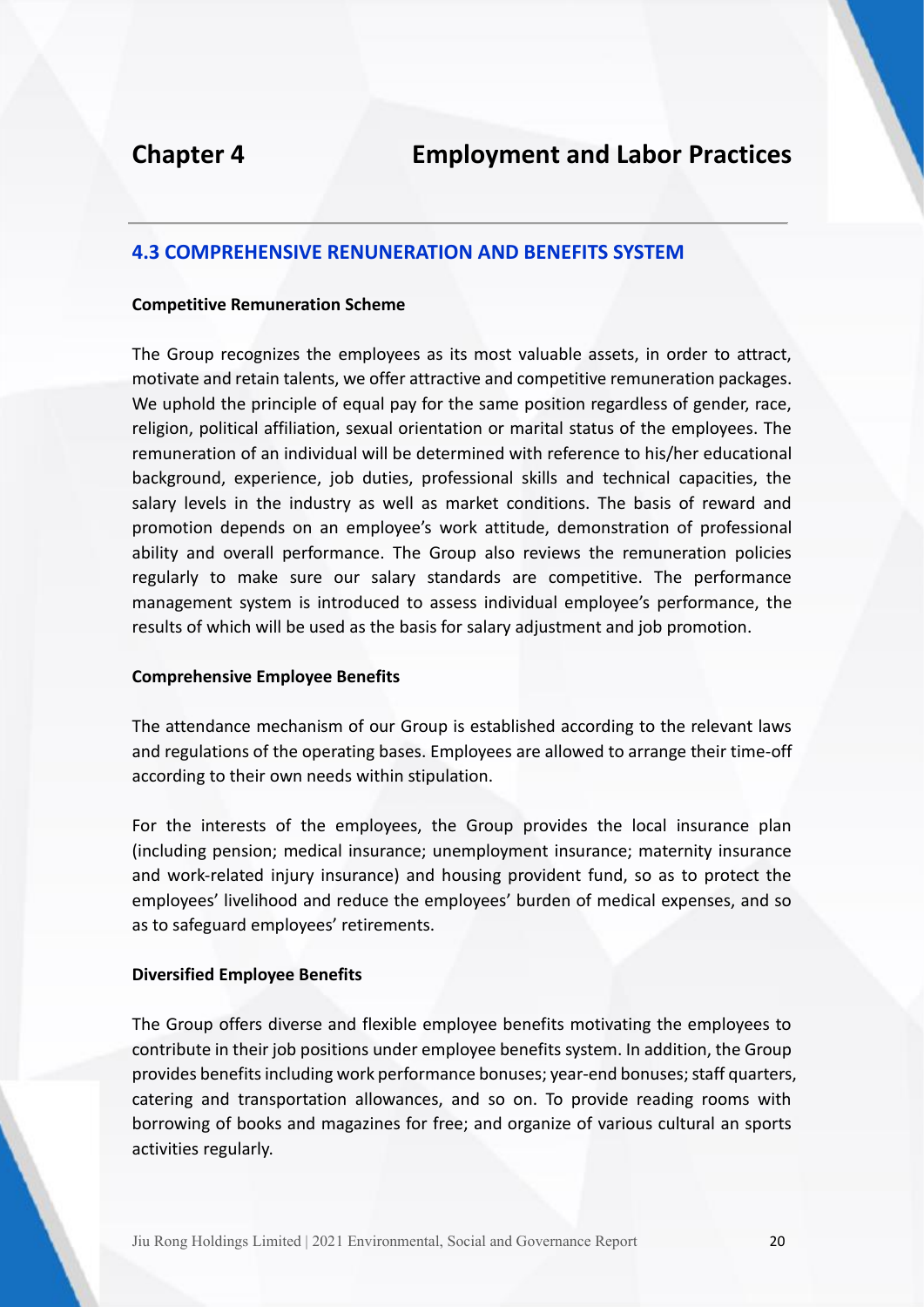### **4.4 RESPECT FOR LABOR RIGHTS**

The Group complies with the local laws and regulations, it is committed to promoting the principle of fairness and human rights policies.

### **Equal Opportunity and Protection of the Right to Work**

The Group protects the employees' right to work, employees are not discriminated in employment (including recruitments, salaries, promotions, disciplinary actions, dismissals, and retirements) because of their backgrounds in gender, race, religion, age, disability, sexual orientation, nationality. At the time of appointment for every new recruit, the employee is required to sign an employment contract which clearly defines the employer's and the employee's rights, responsibilities and obligations. All employees have the right to terminate the labour relationship with the Group. The setting up, amendment, cancellation and termination of the relevant employment contract are strictly subject to the relevant local laws and regulations. During the reporting period, there was no discriminatory act reported or complaint received in relation to equal opportunity, transfer, promotion, recruitment, termination, severance, holidays, benefits and training.

#### **Child Labor**

The Group does not hire child labor aged below the relevant legal threshold of the respective markets. At the time of interview, the Human Resources Department will request the job applicants to produce valid identity document for the verification of actual age of the applicants.

### **No Practice of Forced Labors**

The working hours of the employees strictly comply with the local laws and regulations, the employees' resting time is well respected and the employees enjoy paid holidays in accordance with the laws and regulations. To maintain the physical and mental balance of the employees, work attendance checking by human resource is effectively managed the working hours and resting dates of the employees. To prevent forced overtime work, any necessary arrangements of overtime must be agreed by the employees voluntarily, overtime and overtime pays are in line with the local laws and regulations.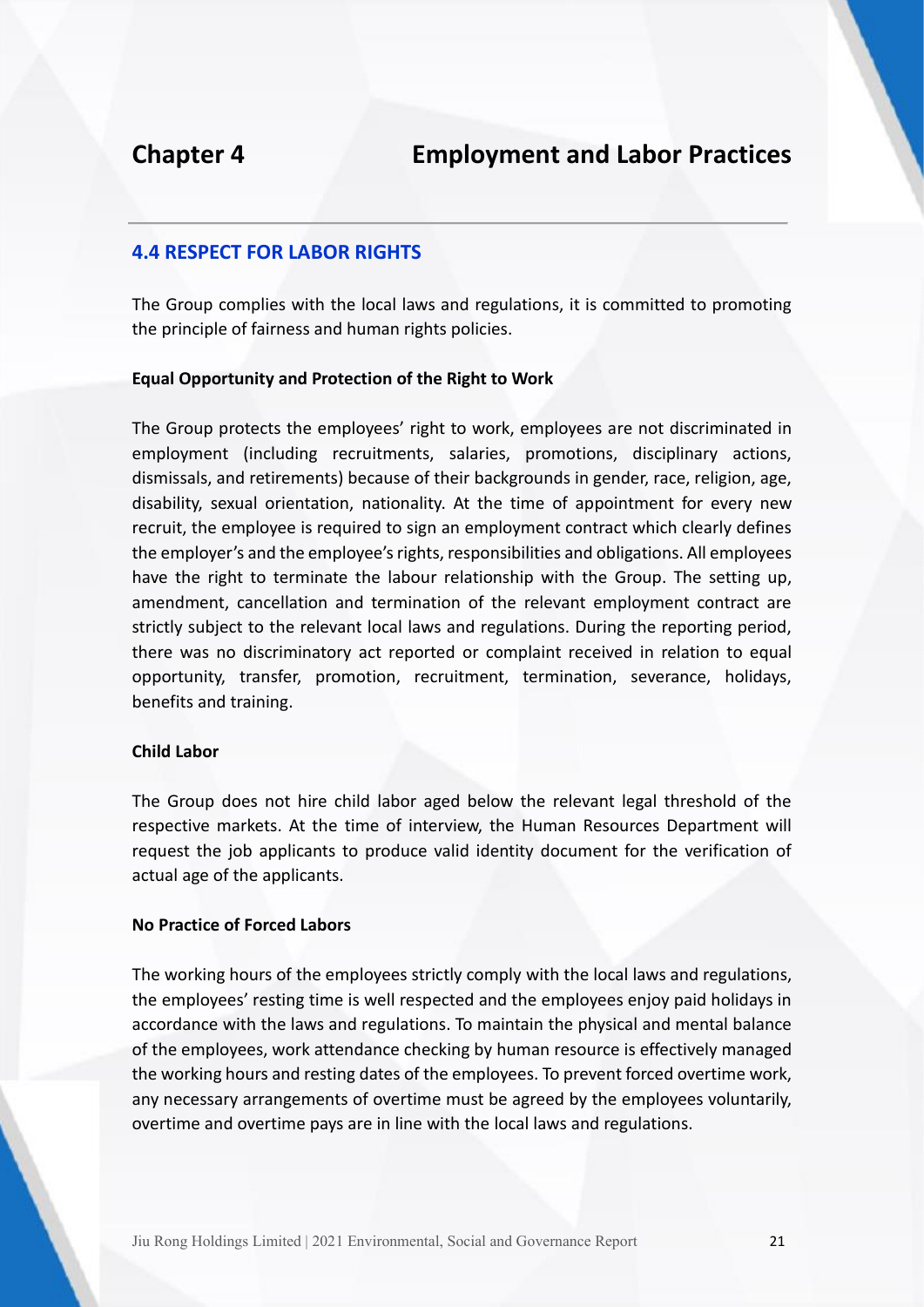### **4.5 WORKPLACE SAFETY**

#### **Safety and Hygiene Management**

### *Occupational Safety and Hygiene Management Policy*

The Group's policy on occupational safety and hygiene management is to "provide a safe and healthy working environment for the employees and avoid occupational hazards". To fulfill commitment of providing a safe working environment to the employees, the Group has established a standardized safety management system.

### *Safety and Hygiene Management*

With respect to occupational safety and hygiene management, in addition to compliance with the corresponding local laws and regulations, the Group has established a series of management directives for all departments to follow, and at the same time implemented management and hazards prevention measures. The Company regularly reviews the relevant issues related to safety and hygiene inspection, and develop internal safety and hygiene management policy.

#### *Standardized Management Measures*

The Group continues to strengthen various safety and hygiene management issues by phases, in addition to fire safety, chemical safety, special hazards operation control, etc.

From the year 2019 to 2021, there were no cases of work related fatalities and serious injuries.

| Item                                  | <b>Year 2019</b> | <b>Year 2020</b> | <b>Year 2021</b> |
|---------------------------------------|------------------|------------------|------------------|
| Number of work related fatalities     |                  |                  |                  |
| Number of work related<br>handicapped |                  |                  |                  |
| Lost day rate                         |                  |                  |                  |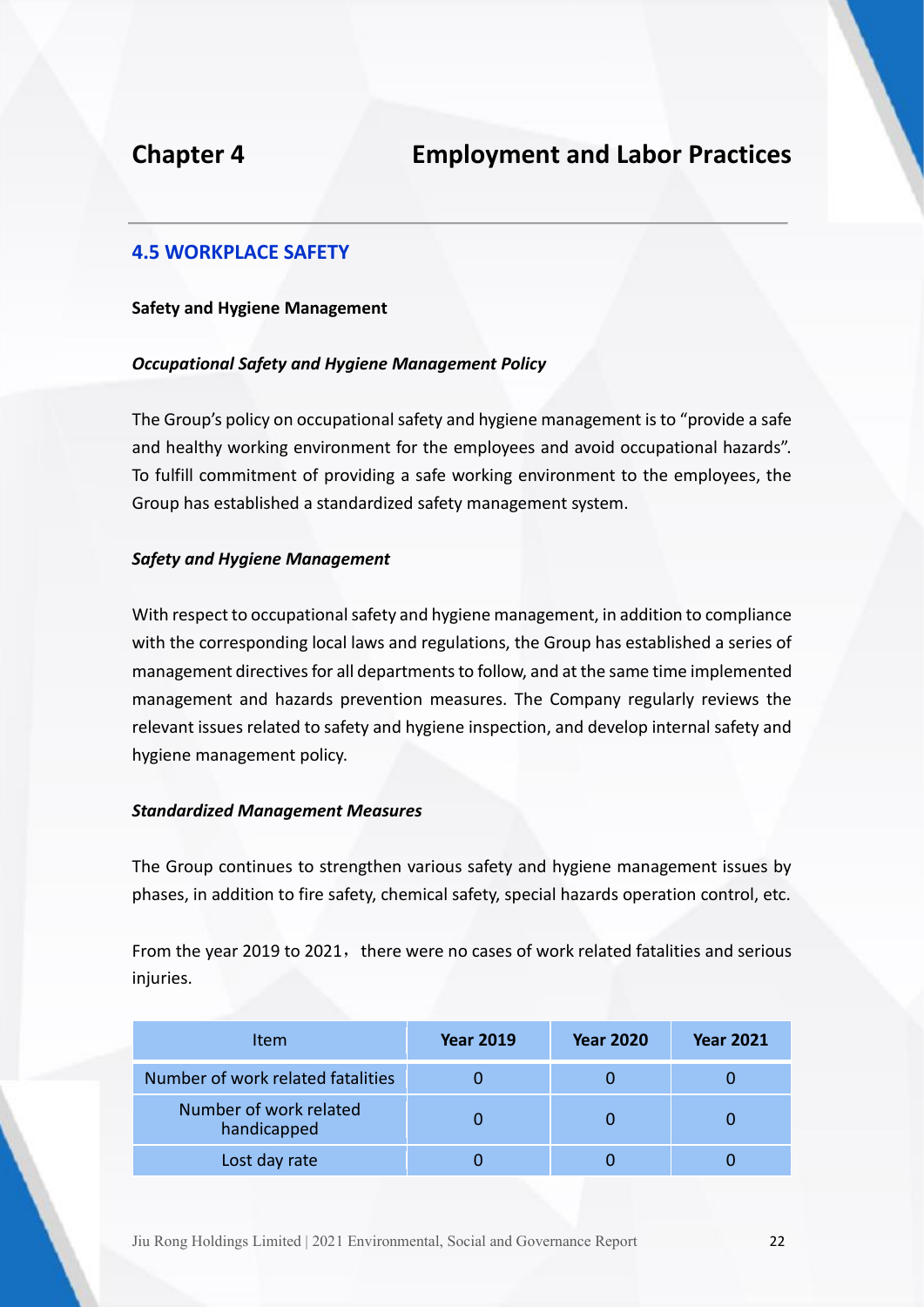### *Fire Safety Management*

To ensure the protection of lives and properties, the Group promotes fire safety, fire prevention, containment of disasters, emergency response and disaster relief, and the risk of fire is reduced by improving and adopting relevant control mechanisms.

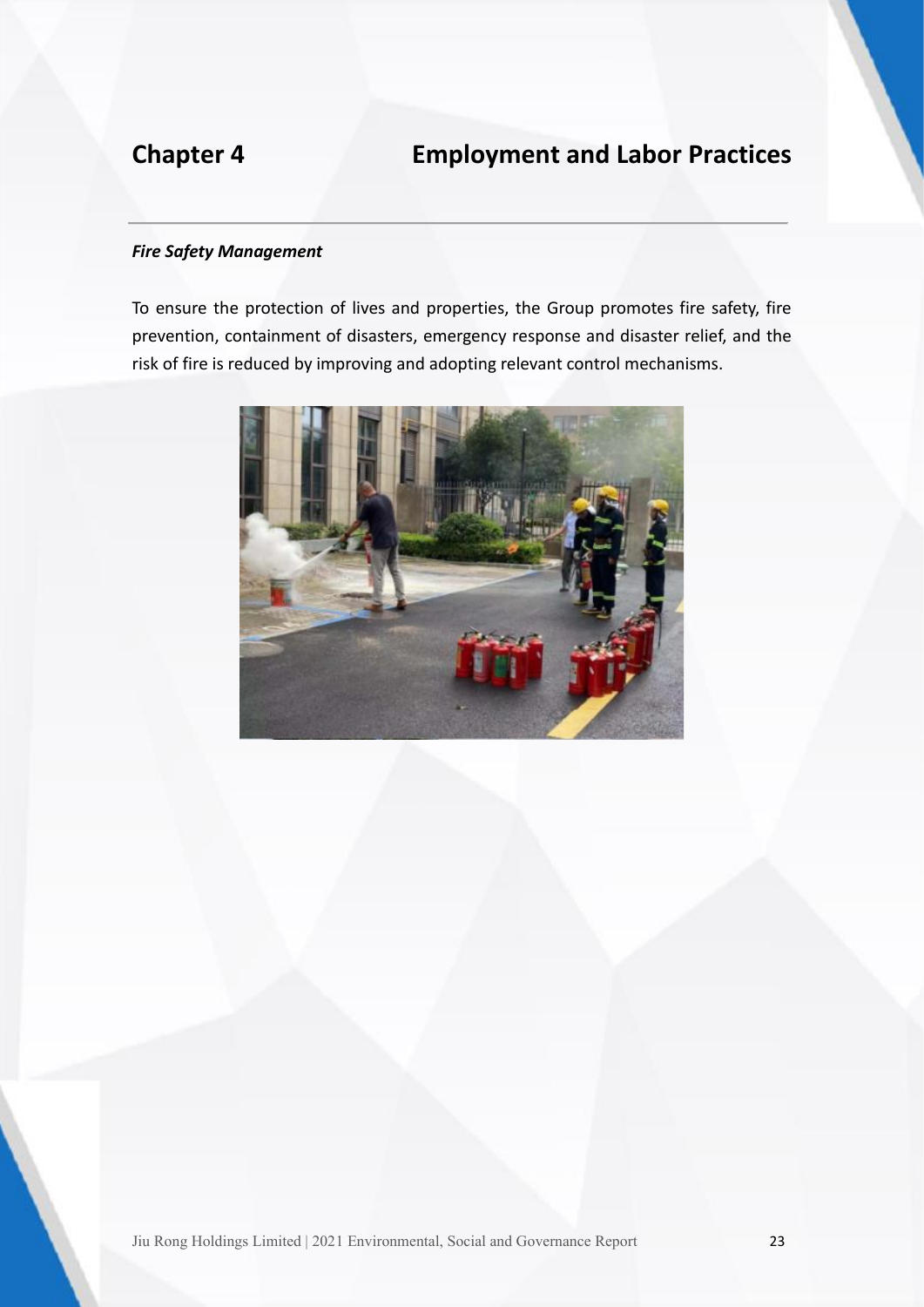# **Chapter 5 Operating Practices**

### **5.1 CUSTOMER SERVICE AND PRODUCTS**

#### **Customer service**

The Group's customers include media companies specializing in digital TV network operation and new media development, high-tech companies specializing in digital electronic information and communication products and famous "mobile car networking" enterprises. The Group and its customers maintain long-term cooperation and mutual benefit relationship.

The Group placed its customers in the first place by providing safe and quality services. The Group also respects the intellectual property rights. In the event of any breach discovered in the protection of privacy or intellectual property rights, the Group will immediately stop the breach, review the mechanism and take improvement measures.

The Group continually improves its service quality and responds immediately to customers' needs in terms of delivery lead time, quality and price. Customers' needs are attended to immediately so to strengthen the relationship with the brand customers who increasingly rely on the Group's product development capability and quality service.

#### **Product Management and Service**

#### *Product Service Policy*

The Group is committed to providing customers with products of high quality and safety and places high importance on any customer demand for product quality. From product development to production, the Group strictly follows international legal requirements and complies with the brand customers' lists of prohibited and restricted substances and the Sustainable Chemistry Guidance in the selection of raw materials. We also monitor the production from-start-to-finish to ensure products are consistent with the principles of eco-friendliness and human health.

#### *Product Quality and Safety Management*

Before the Group's developed products are officially put into mass production, standardized production procedures are formulated, and stringent test of physical properties and chemical properties are performed on the products.

In production process, all materials must go through sampling tests before warehousing to prevent inappropriate materials from being used in production. All products are subject to inspection before packing, all qualified products are loaded, are under the supervision of quality inspectors carried out, and take records of shipping situation.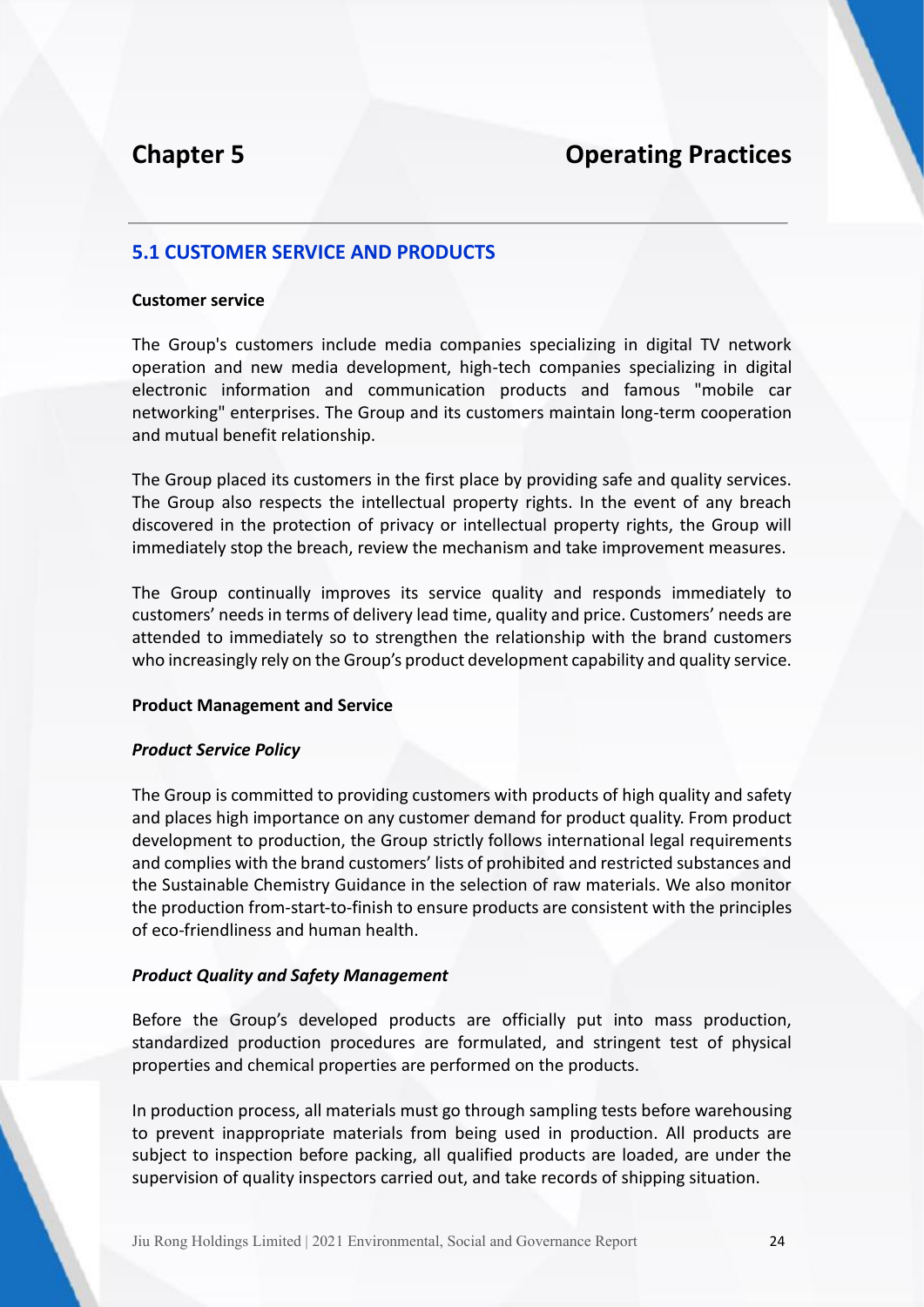# **Chapter 5 Chapter 5 Chapter 5 Chapter 5 Chapter 5 Chapter 5 Chapter 6 Chapter 6 Chapter 6 Chapter 6 Chapter 6 Chapter 6 Chapter 6 Chapter 6 Chapter 6 Chapter 6 Chapter 6 Chapter 6 Chapter 6 Chapter 6 Chapter 6 Chapter 6 C**

#### *Product Service*

All of our products need to pass high standard quality testing by the customers, and we follow the customers' requirements and the exporting countries' laws and regulations to provide a reasonable packaging and detailed product information labeling which include product size, material, ingredients, instructions etc. As such, the consumers not only can obtain related product information and service through the brand customers, but they can also identify the production plant through the factory code on the product information label, and contact the relevant production plant to inquire about product related issues.

#### *Product liability*

The Group adopted internal products control system to inspect products on a full or sample basis and will retrieve unqualified products. For those products sold or delivered in 2021, no retrieve has been done in relation to quality or safety issue.

The Group adopted internal after-sales service management system that must response within 30 minutes upon receipt of complaints. The after-sales engineers will visit the site within 24 hours to solve the problems.

### **5.2 SUPPLY CHAIN MANAGEMENT**

The Group aims to provide comprehensive solutions that meet customers' needs and establish a comprehensive vertical supply chain management system through resource integration and suppliers screening and management. We also focus on the suppliers' development capability and their ability of sustainable development. We hope to collaborate with supplier in innovation development and application, participating in production process enhancement and materials improvement for the continuous optimization of supply chain capabilities as well as performing responsibilities in social and environmental protection.

The Group is committed to meeting customers' needs, suppliers' development and social responsibilities. The Group is looking forward to developing more new materials, new production processes, new technologies and applications; to create product innovation and green value; and to realize the concept of corporate social responsibility and sustainable operation.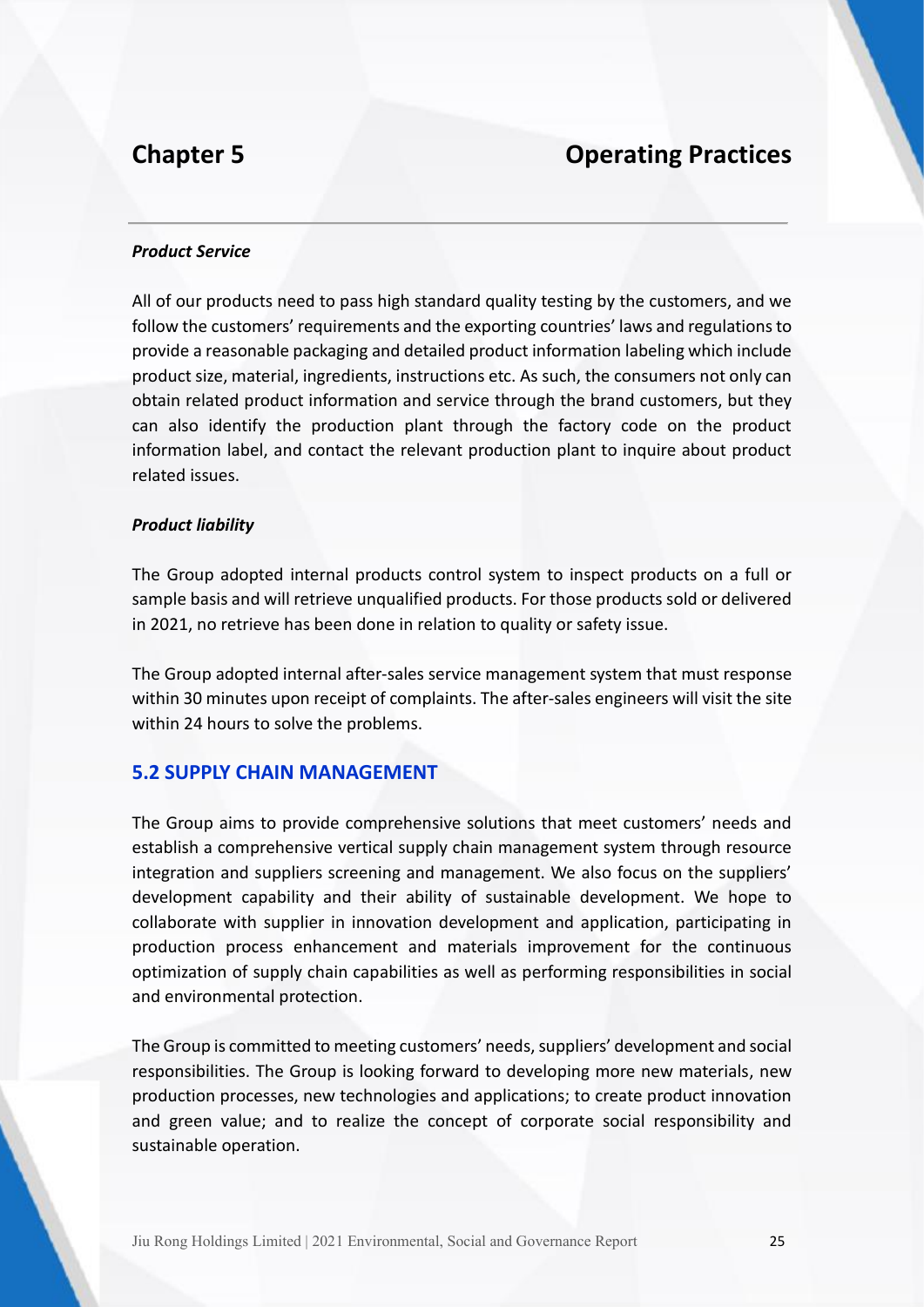# **Chapter 5 Operating Practices**

### **Strategic Supplier Management Strategy and Implementation Plan**

In 2021, the Group worked with 60 suppliers for the digital video business (1. Zhejiang – 42 suppliers; 2. Guangdong – 5 suppliers; 3. Shanghai – 5 suppliers; 4. Jiangsu – 4 suppliers; 5. Hong Kong  $-$  2 suppliers; 6. Anhui  $-$  1 supplier; 7. Fujian  $-$  1 supplier). The Group worked with 110 suppliers for the new energy vehicle business (1. Zhejiang – 100 suppliers; 2. Beijing – 2 suppliers; 3. Guangdong – 3 suppliers; 4. Sichuan – 1 supplier; 5. Fujian – 1 supplier; 6. Shanghai – 3 suppliers). Yunqi Cloud Data worked with 37 suppliers (1. Zhejiang – 30 suppliers ; 2. Guangdong – 3 suppliers; 3. Heilongjiang – 2 suppliers ; 4. Beijing– 2 suppliers). Lu Yun worked with 32 suppliers (1. Zhejiang – 32 suppliers).

The strategies of the Group in respect of supplier management are based on strategic supplier screening and management system, and the objectives are to deepen the collaborative relationship with the strategic suppliers and to create competitive advantages in the value chain, with the aim to strengthen the positive impact on the society and the environment.

Suppliers screening process proposed by the potential suppliers, the need for the relevant internal audit unit for field audit, while the procurement unit for competitiveness analysis, and then by the factory production units and the relevant departments of the Committee, through the fair, open and just manner, to vote through, in order to formally obtain the certification for the company's strategic supplier qualification. Through this rigorous supplier screening mechanism, the selected strategy providers ensure that their performance meets the needs of the Company and develop long-term strategic partnerships with them to establish a quality supply chain management system.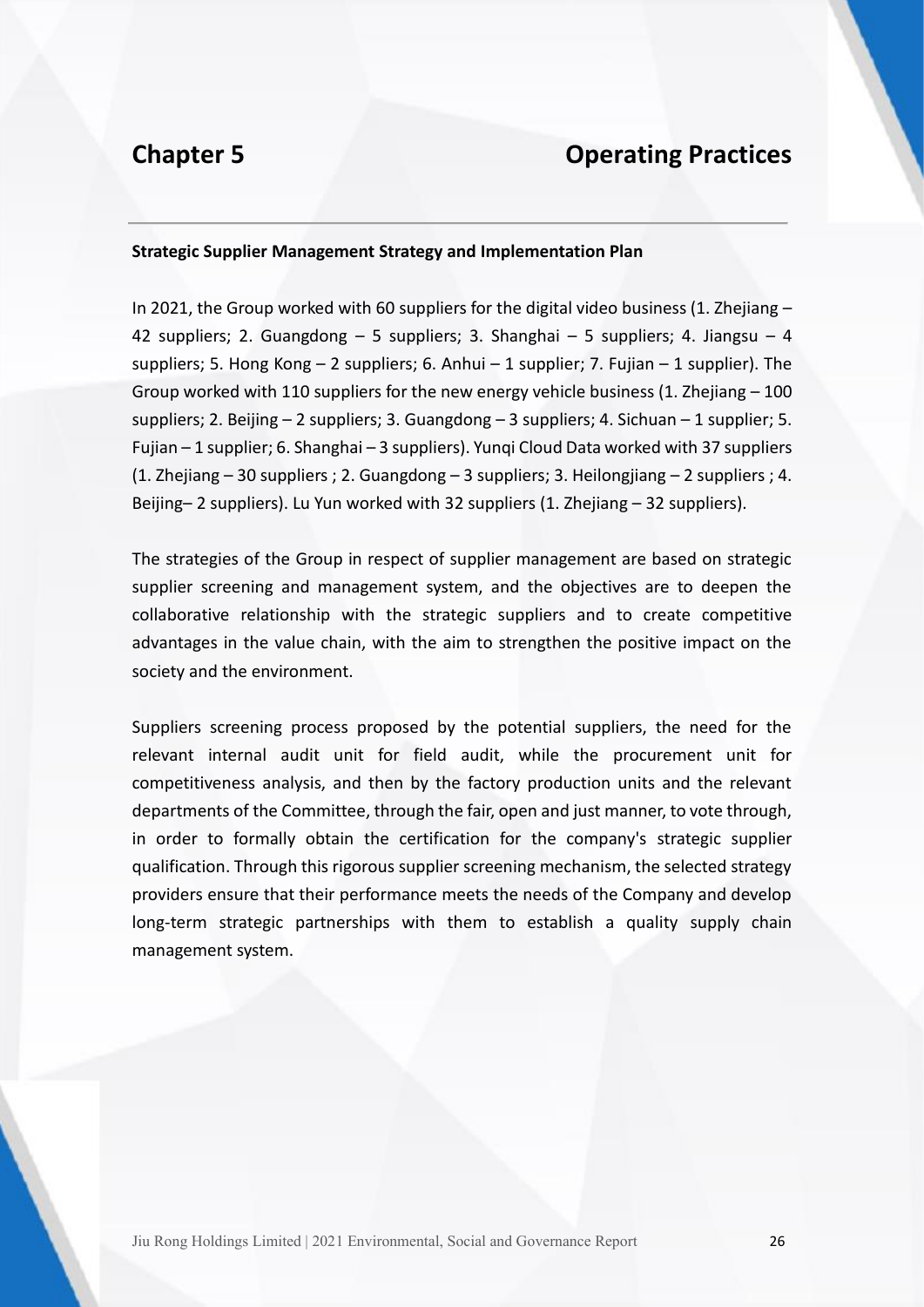# **Chapter 5 Chapter 5 Chapter 5 Chapter 5 Chapter 5 Chapter 5 Chapter 6 Chapter 6 Chapter 6 Chapter 6 Chapter 6 Chapter 6 Chapter 6 Chapter 6 Chapter 6 Chapter 6 Chapter 6 Chapter 6 Chapter 6 Chapter 6 Chapter 6 Chapter 6 C**

The suppliers are required to strictly follow the relevant regulations and requirements in labor safety and hygiene, human rights and environmental protection. In addition, the Quarterly Business Review is introduced to the supplier management mechanism for the quarterly assessment and review of suppliers' performance in all aspects. The Quarterly Business Review indicators cover six aspects including quality, price (cost), delivery lead time, service, research and development management as well as green supply chain. Qualitative and quantitative indicators are defined for each aspect, which will be weighted differently according to the specific items supplied and procurement strategies. The assessments are made jointly and systematically by the procurement team, the factory production team and the audit team. The contents of the indicators are adjusted flexibly according to the environment or the Group's strategies with the objective to achieve the control of supply chain risks. Through collaborative review with the suppliers of the assessment results, the suppliers are able to improve continuously, uplift the performance of business operation, and achieve the goal of mutual growth with the Group.

The Quarterly Business Review was officially launched in 2016, and continuous to implement, in addition to giving recognitions to suppliers with outstanding performance, a "Green Supplier Team" has been set up against the indicator of the green supply chain to specifically evaluate the suppliers' fulfilment of corporate social responsibility. This is to fulfill the Group's mission in sustainable development while the competitiveness of the supply chain is improved.

Regular assessment of indicators (Quarterly Business Review): "QBR" includes green supply chain, quality, cost, delivery, service, and management.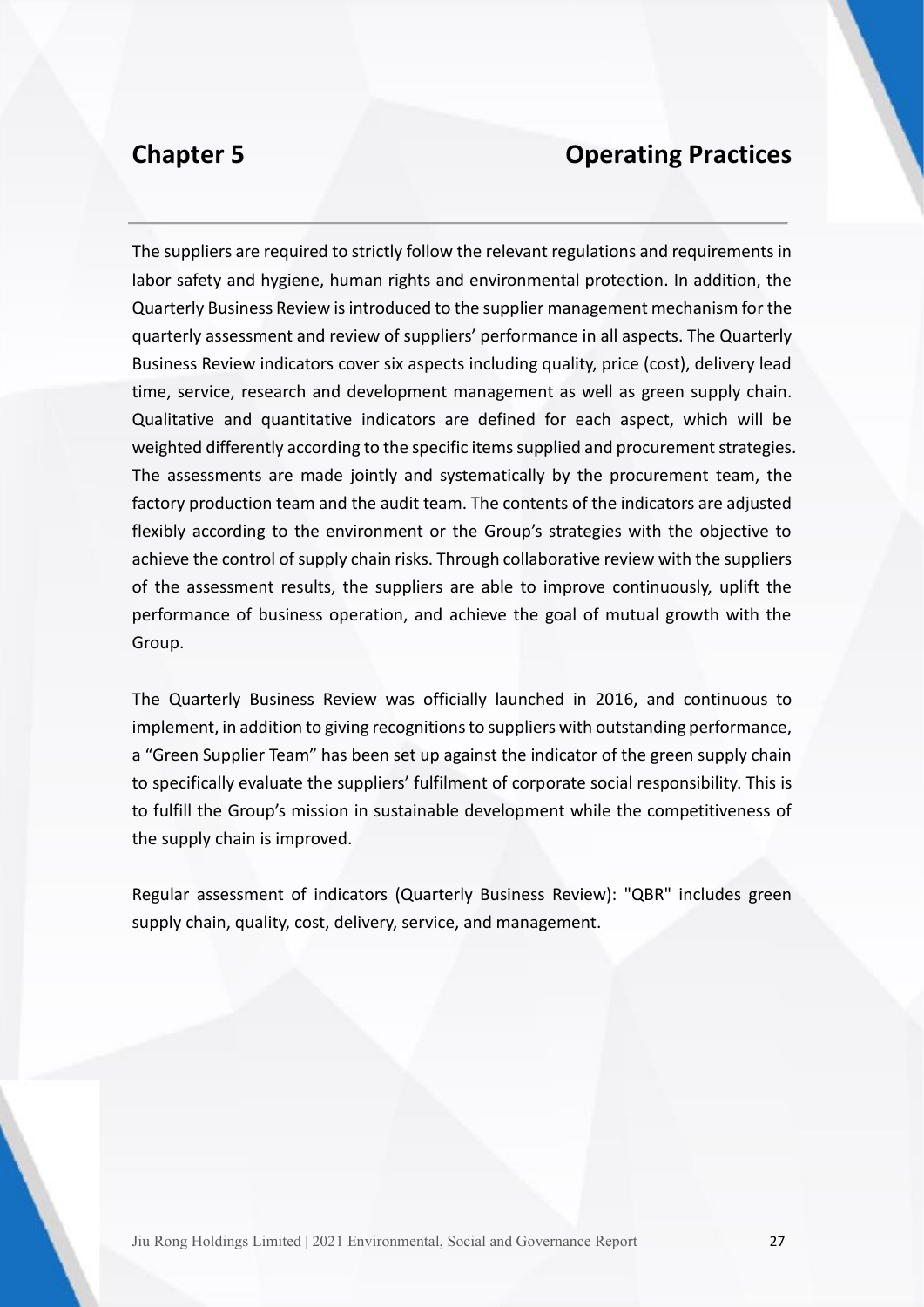# **Chapter 5 Chapter 5 Chapter 5 Chapter 5 Chapter 5 Chapter 5 Chapter 6 Chapter 6 Chapter 6 Chapter 6 Chapter 6 Chapter 6 Chapter 6 Chapter 6 Chapter 6 Chapter 6 Chapter 6 Chapter 6 Chapter 6 Chapter 6 Chapter 6 Chapter 6 C**

#### **Supplier Audit Program and Results**

The Group annually visits the major suppliers to review and audit on-site their product qualities and green management. In addition to clearly establish audit rules and procedures for suppliers' product quality and green management, the suppliers who are found to have deficiencies are requested to provide improvement plans and prevention measures, which then will be followed up periodically for improvement progress. The Group works cooperatively with the suppliers and utilize multiple means to uplift the capabilities of the suppliers and the Group. Through the supplier screening and management mechanism, together with supplier audit program, the Group is able to select highly qualified suppliers which meet the expectation of the Group.

### **On-site Audit of Product Quality and Green Management and Tracking of Major Problem Improvement Progress**

The Group insists that all strategic suppliers go through the stringent review and audit system. The Group adopts corrective and preventive actions to manage quality issues. The basic items under green management are environmental protection and prohibited/restricted substances management. With and relevant improvements are proposed. The suppliers have to make improvements within on-site audit by a professional team, non-compliant items are pointed out specified periods or produce substantial improvement plans. Audit reports are issued to the suppliers and the tracking of deficiency improvements would be completed within specific time after the issuance of the reports.

#### **Quality Management Highlights in 2021**

1. We have requested suppliers to comply with ISO9001: 2008 quality management system. We have established guidelines for the selection and evaluation of suppliers. An investigation form is used to understand the suppliers' business conditions, quality management systems, production capacities, service qualities and delivery capabilities, etc. The results of the risk assessment based on the aforesaid elements serve as a base for the selection of strategic suppliers.

2. To effectively manage suppliers and ensure that the procurement quality can meet the requirements of the Group and the brand customers, we request suppliers to adopt improvement measures after supplier audits based on principles of "Plan, Do, Check, Action". The objective is to enhance the suppliers' control on quality, reduce the costs of quality failures, and to ensure that the quality control of all incoming materials to the factories are in line with the brand customers' requirements.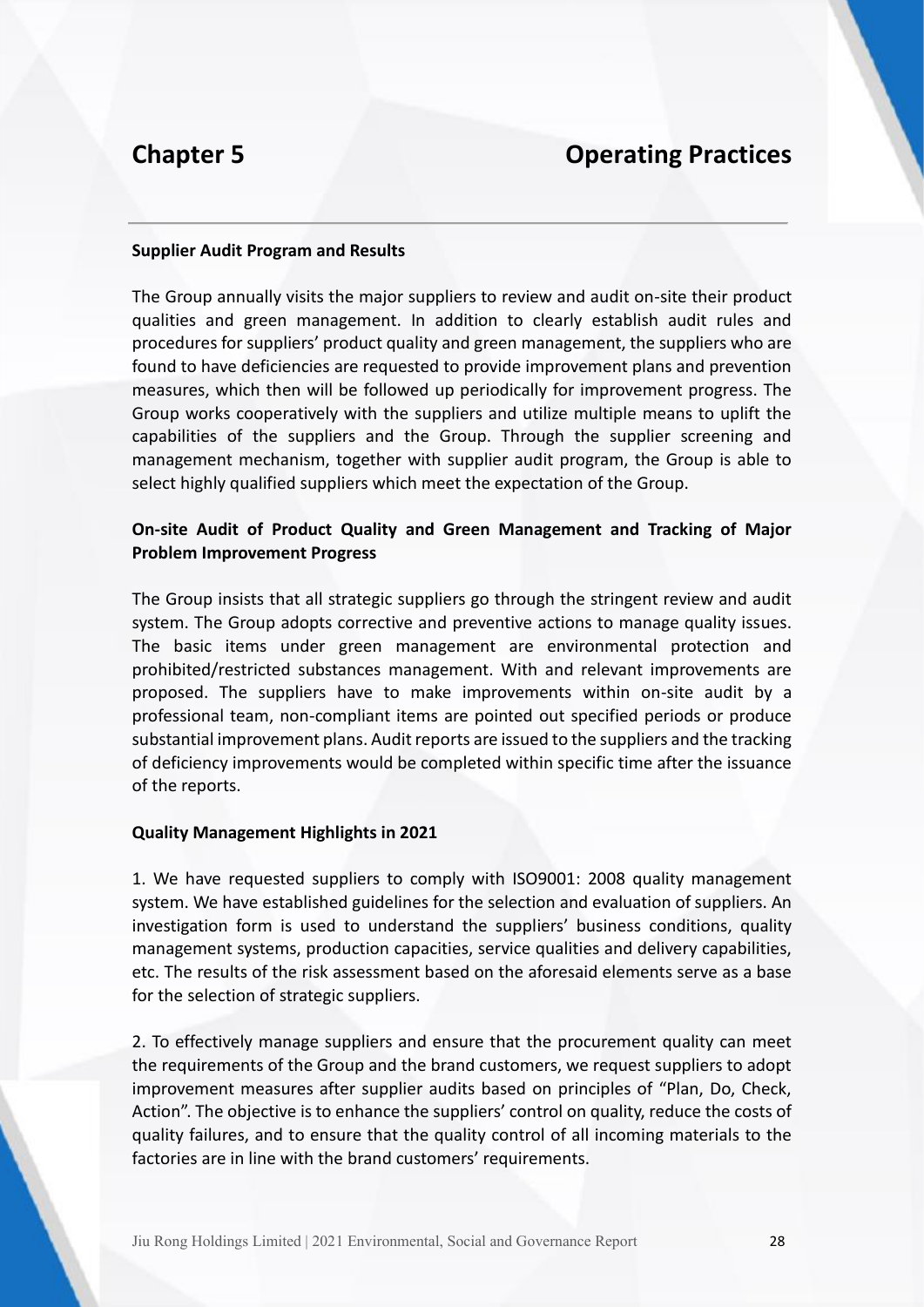# **Chapter 5 Operating Practices**

#### **Green Management Highlights**

1. With the growing concerns of the global community, government authorities and brand customers over environmental protection, the Group attaches great importance to the performance of green management in the supply chain. The Group is gradually implementing green supply chain management policies in order to achieve environmental sustainability through green design, green procurement, green manufacturing and value creation of green products, thus fulfilling social responsibility and putting the concept of sustainable operation into practice.

2. The Group considers the suppliers as our important partners. A stable supply chain is key to maintain continuous production. Therefore, continuously making improvements and enhancement of the suppliers' self-management capabilities is a major task in supply chain management for the Group. With improved tracking mechanism, the suppliers can understand the objectives of global management and effectively enhance their self-management capability.

#### **Quality and Green Management Audit Results**

1. The scales, management capabilities and degrees of cooperation vary between suppliers. The strategic suppliers who are unable to meet the Group's requirements in quality and green management indicators are requested to improve within specified timespan, after which they will be removed from the strategic supplier list if the requirements are not met in order to reduce the risks in the supply chain. This is to ensure the Group's supply chain management can comply with the basic requirements of quality management in ISO 9001, and conform to the global green management trend.

2.The Group pushed forward quality management and green management for materials suppliers in order to enhance their quality management and green management capabilities continuously. Unqualified suppliers were removed from the supply chain.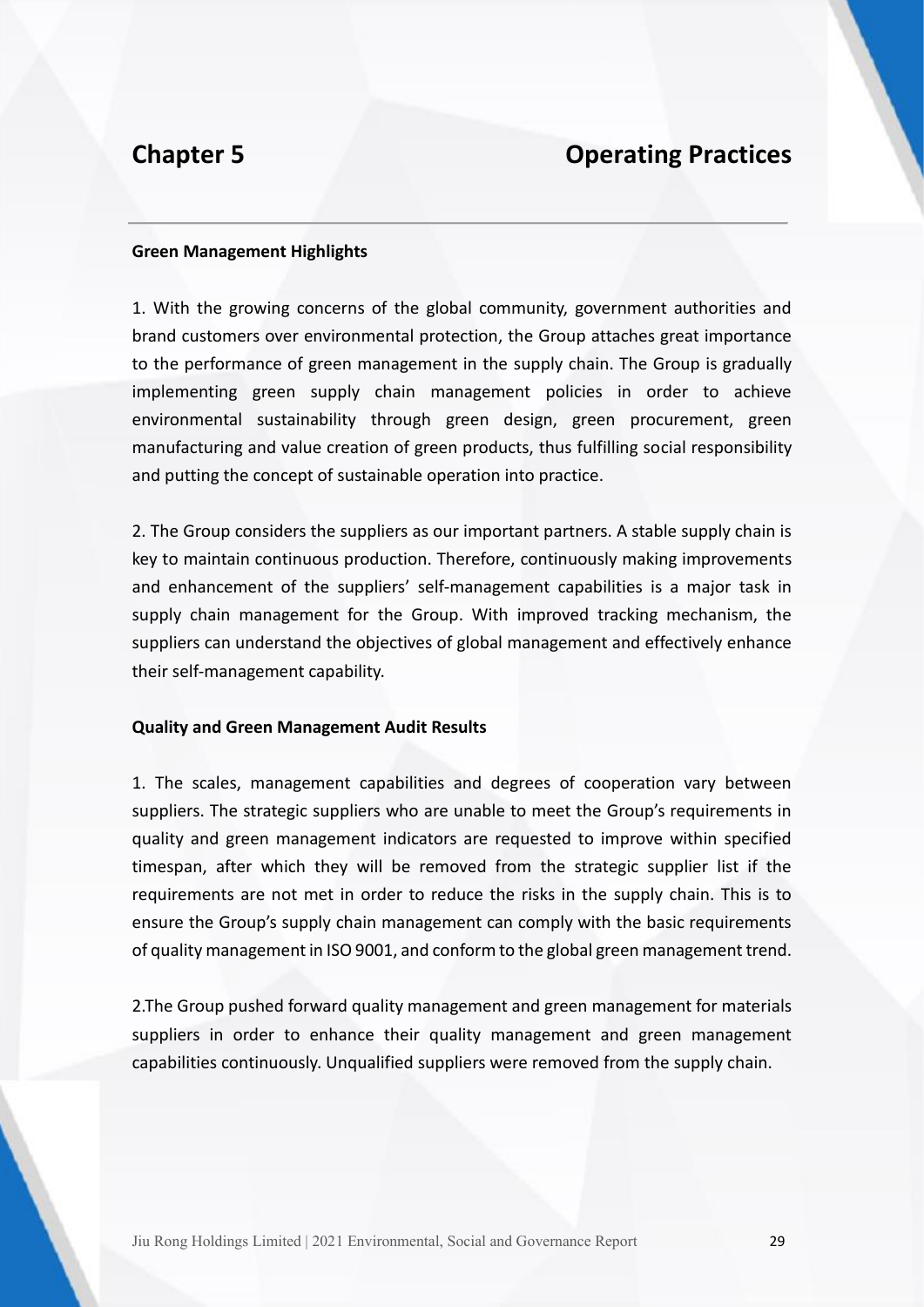# **Chapter 5 Operating Practices**

### **5.3 MORAL INTEGRITY AND ANTI-CORRUPTION**

#### **Laws and Regulations**

The Group established the Whistleblowing and Whistleblower Protection Policy and Anti-Fraud, Corruption and Bribery Policy to uphold high standards of business integrity, honesty and transparency in all of its business dealings, the above policies has published on the Company's website. In addition to compliance with relevant laws and regulations in different regions, the Group also maintains a "Code of Business Integrity", which requires the employees, during the course of business engagement, not to (whether directly or indirectly) provide, undertake, request or receive any improper benefits, or take any other actions which are in violation of integrity, illegal or dishonest behaviors which are in breach of fiduciary duties. Such behaviors to be prevented include criminal acts such as bribery, extortion, fraud, money laundering and other acts such as the provision of illegal political contributions, inappropriate charitable donation or sponsorship, provision or acceptance of unreasonable gifts, entertainments or other improper benefits, infringement of trade secrets, trademarks, patents, copyrights and other intellectual property rights, and engagement in acts of unfair competition, etc.

#### **Communication and training**

The Group has systematically organized irregularities and disciplinary measures through the construction of financial, operational and management systems, standardized groups and individual acts, and announced policies to report telephone and disclose business integrity so that the Group's personnel, suppliers, customers or Other businessrelated agencies and personnel can clearly understand the integrity of the company's business philosophy and norms and to be subject to supervision within and outside the group. During the course of business conduct, the Group shall explain the integrity management policies and related regulations of the Company to the object of the transaction and shall expressly refuse to provide, promise, demand or accept any form or name of any improper advantage directly or indirectly to the individual.

During the reporting period, there were no corruption case occurred.

Jiu Rong Holdings Limited | 2021 Environmental, Social and Governance Report 30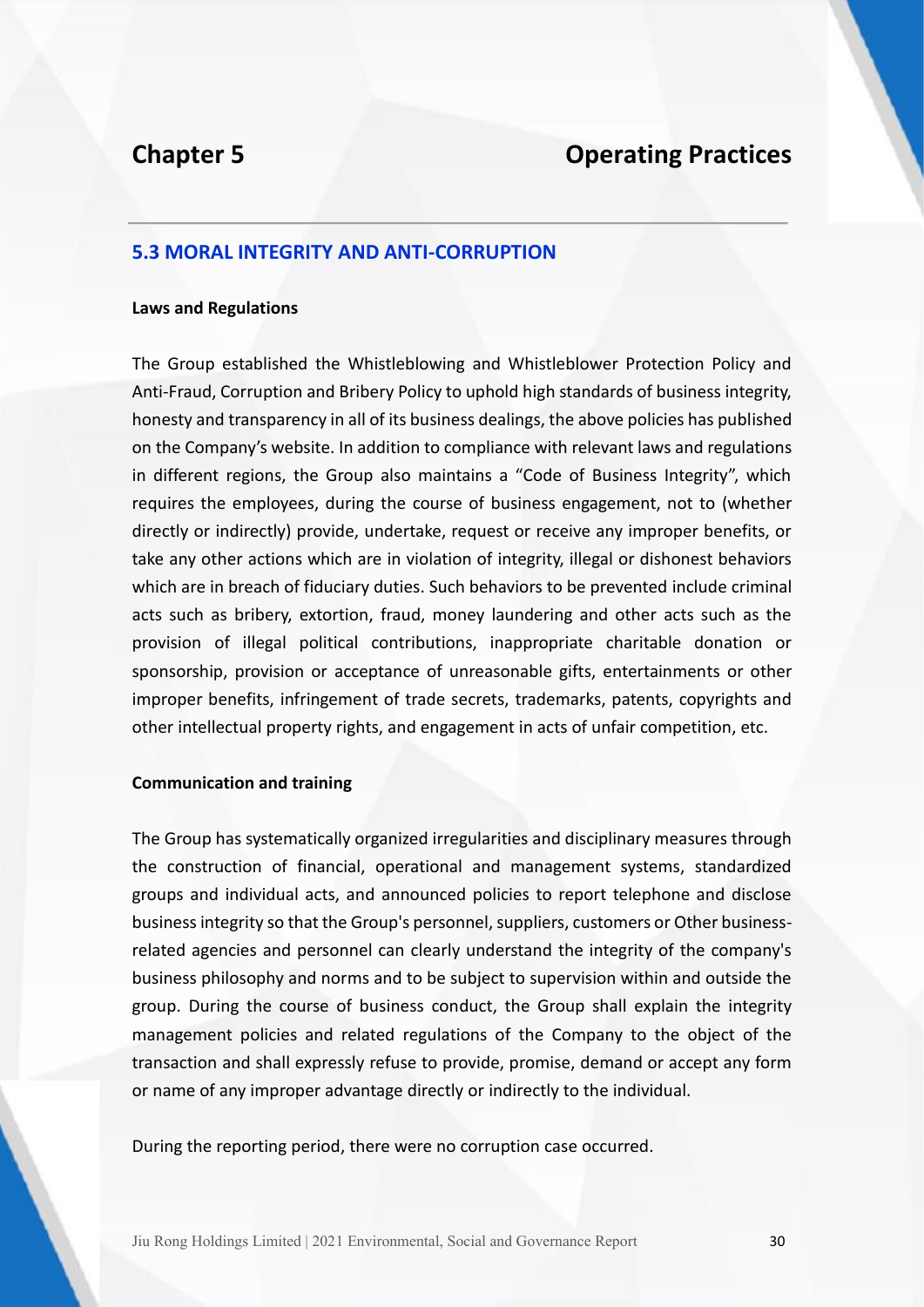Apart from business development, the Group also actively devotes its commitments to community care and participation of social welfare activities. The Group believes that the business development should not sacrifice the environment and social benefits of other relevant parties and that will lead to mutual win-win relationship between enterprise development and social development.

The Group is committed to enhance the social value with interest groups which are relevant to business operation. This is realized by satisfying the needs of the employees in the first place and then further extending the caring and services to their families and to the surrounding community.

The Group pays special attention on female employees' health by organizing B Ultrasonic examination for female employees every year and women's health seminars regularly as well as establishment of mother's room, etc. The Group also shows its care for the employees through home visits, regular staff health checks, financial assistances to difficult families, to initiate donations for difficult employees and specific caring actions, in order to express the company's concern for employees. These activities not only represent the Company's care of the employees but also allocate more resources to the local community for social caring and benefits. Please refer to the summary of major activities below.

#### **Caring for Employees**

- **Discussion Forums:** employees forums, managers forums, rationalization suggestions, etc.
- **Appreciation of Outstanding Employees:** star employee of the month, outstanding employees of the year, outstanding team of the year, Industrial Craftsman, etc.
- **Health Caring**: annual health examinations, staff recuperation, Tai Chi Association, visits to injured and sick employees, "be healthy in Winter" seminar.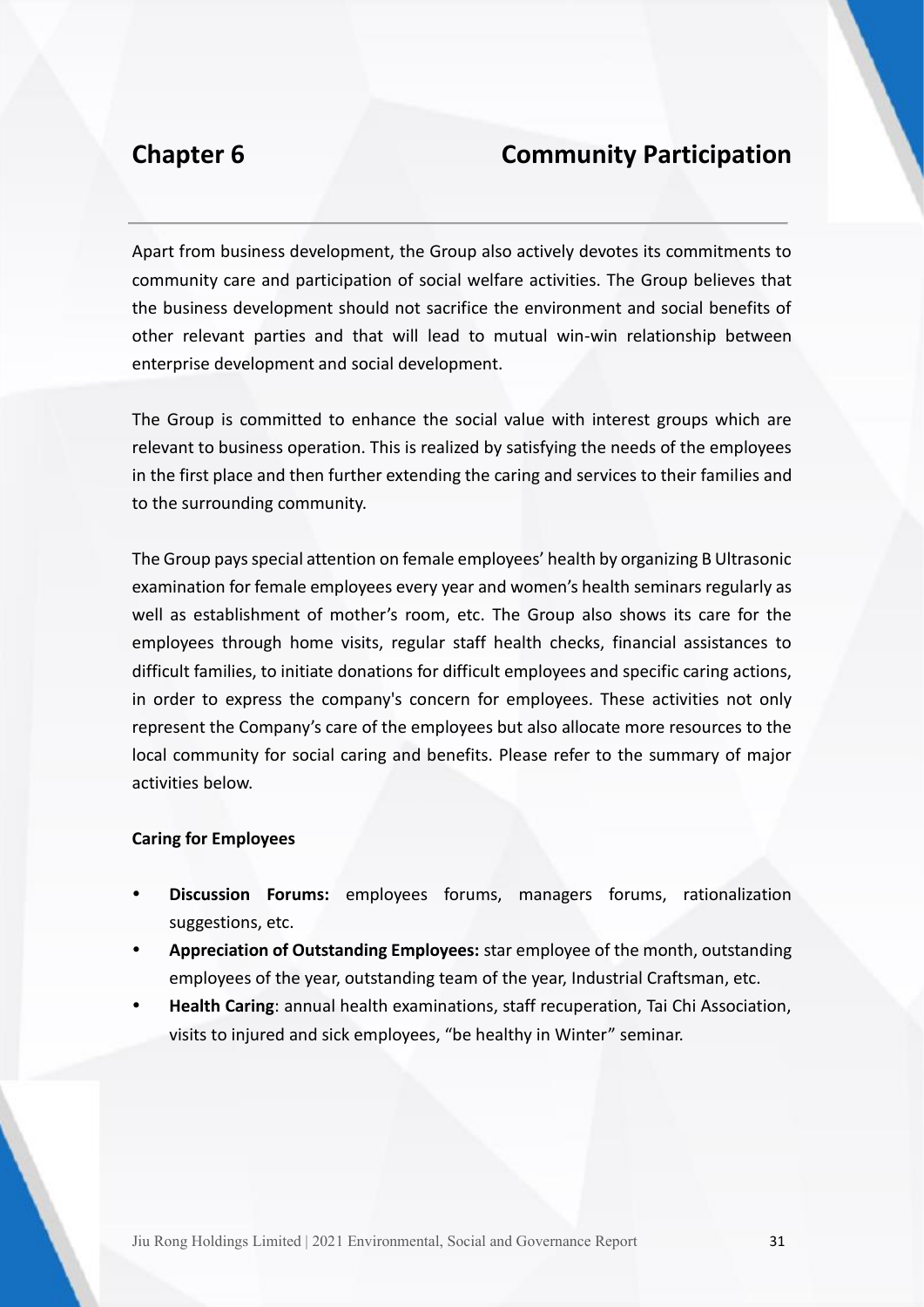- **Caring for Female Employees:** Gynecological lectures, establishment of mother's room, knowledge competition on protection of special rights and interests of female workers, Women's Day activities.
- **Recreational Activities:** Mountain hiking activities "Hiking 2021", photography contest of mountain hiking activities, book donations and book sharing activities, employees story telling competitions, the fifth parent-child activities to celebrate the "International Children's Day", 926 Craftsmen Day activity, Asian Games Quiz, Networking Events, "Hanggong Workshop" Chinese Pastry Activities.
- **Other Welfare and Convenience Facilities**: staff quarters, transportation cards, basketball court, badminton court, yoga, etc.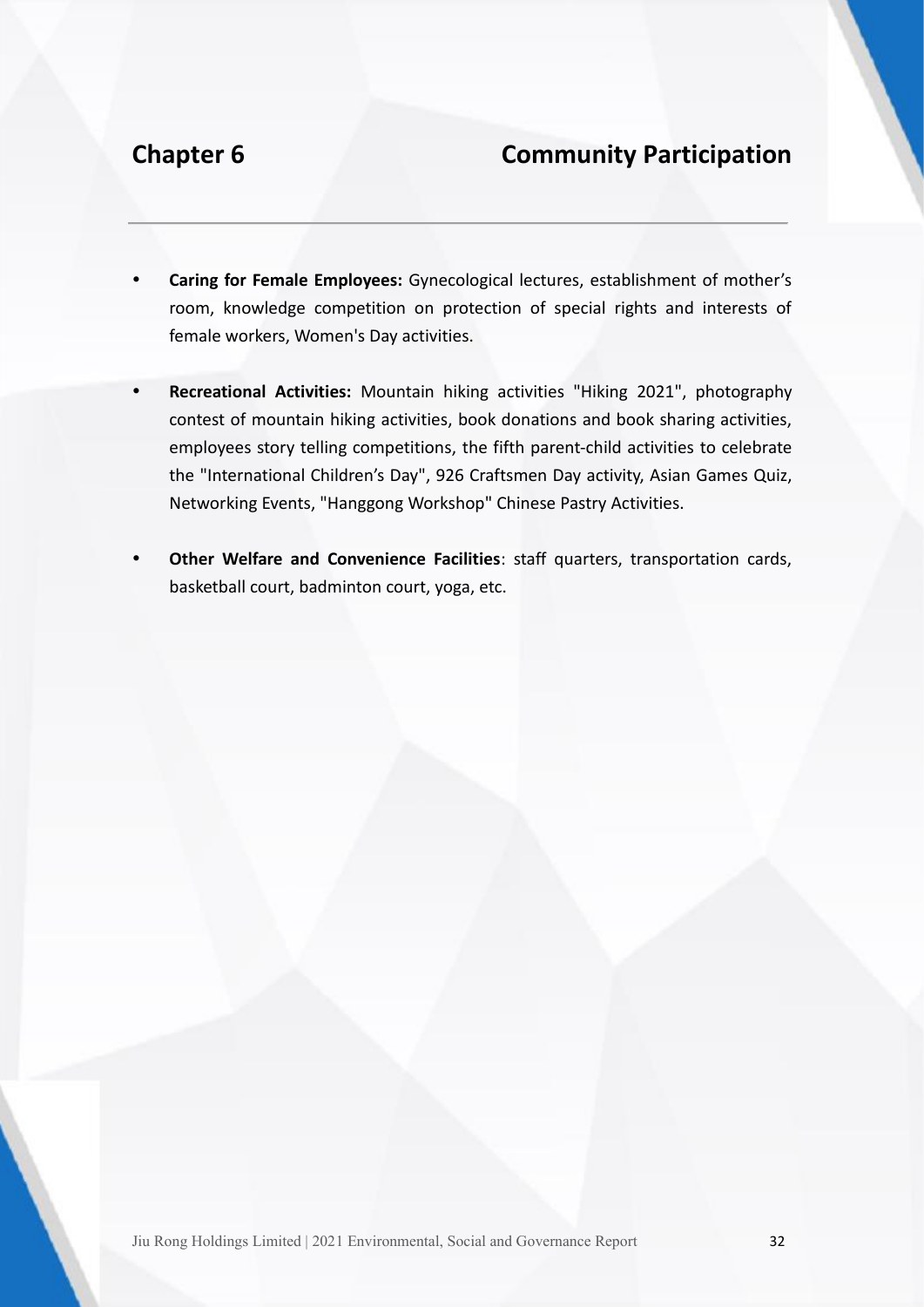- Appreciation of outstanding employees: 36 person-times
- Health examination:283 person-times
- Female health care seminars: 85 person-times
- Visits to injured and sick employees:3 person-times
- Financial assistances to poverty employees: 5 person-times
- Birthday benefits: 361 person-times
- Communication forums: 2 person-times
- Recreational activities (team building, photo contest, recuperation, etc.): 1371 person-times
- Festival activities: Women's Day activities 85 person-times

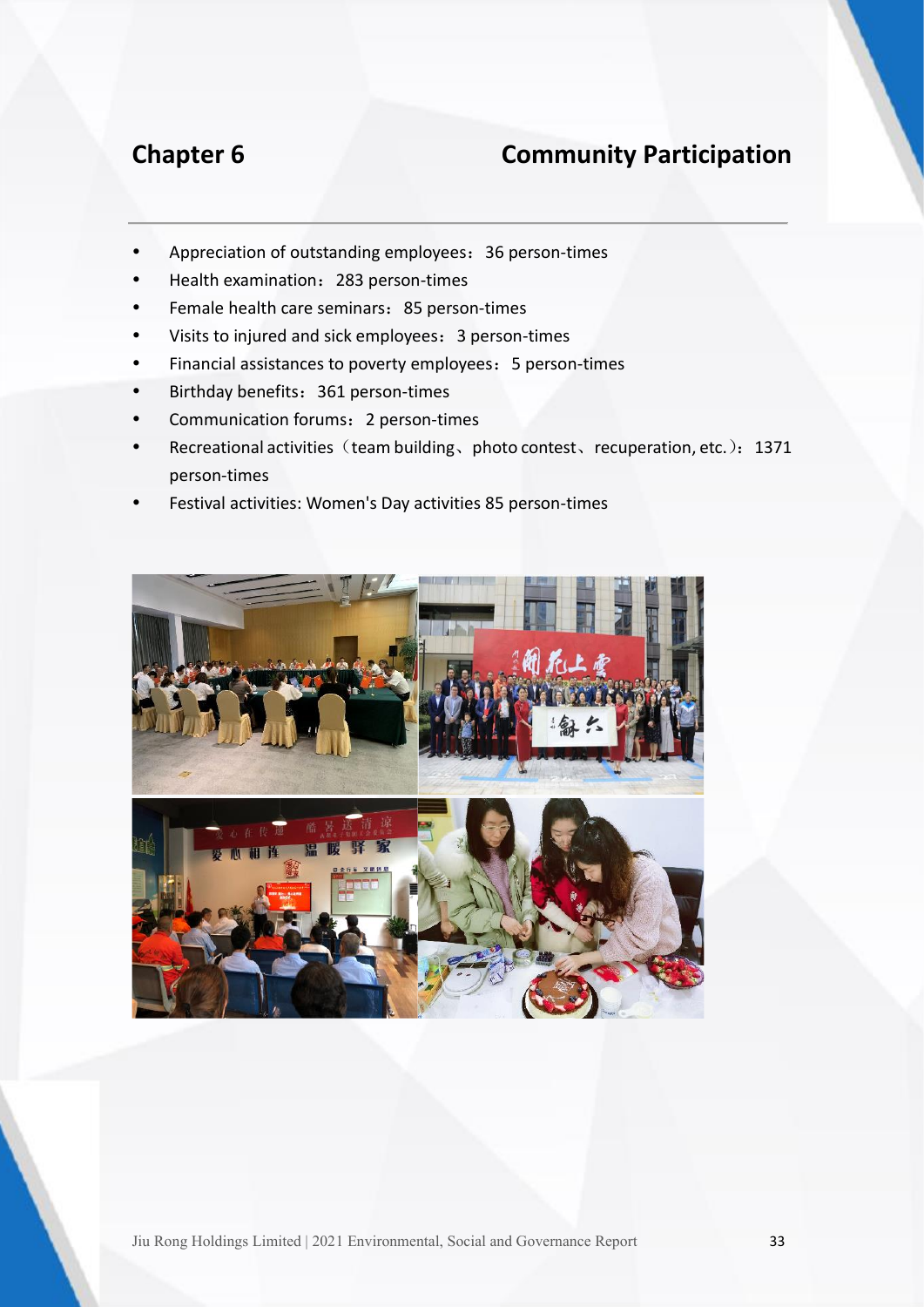# **Employees Caring**

- To visit employees in maternity leave
- To visit the sick employees
- Family's visits: 5 times
- Hardship fund: approximately RMB10,000

## **Participation in Community Activities**

- Report duty at community epidemic prevention and control stations
- Report duty at the centralized quarantine centres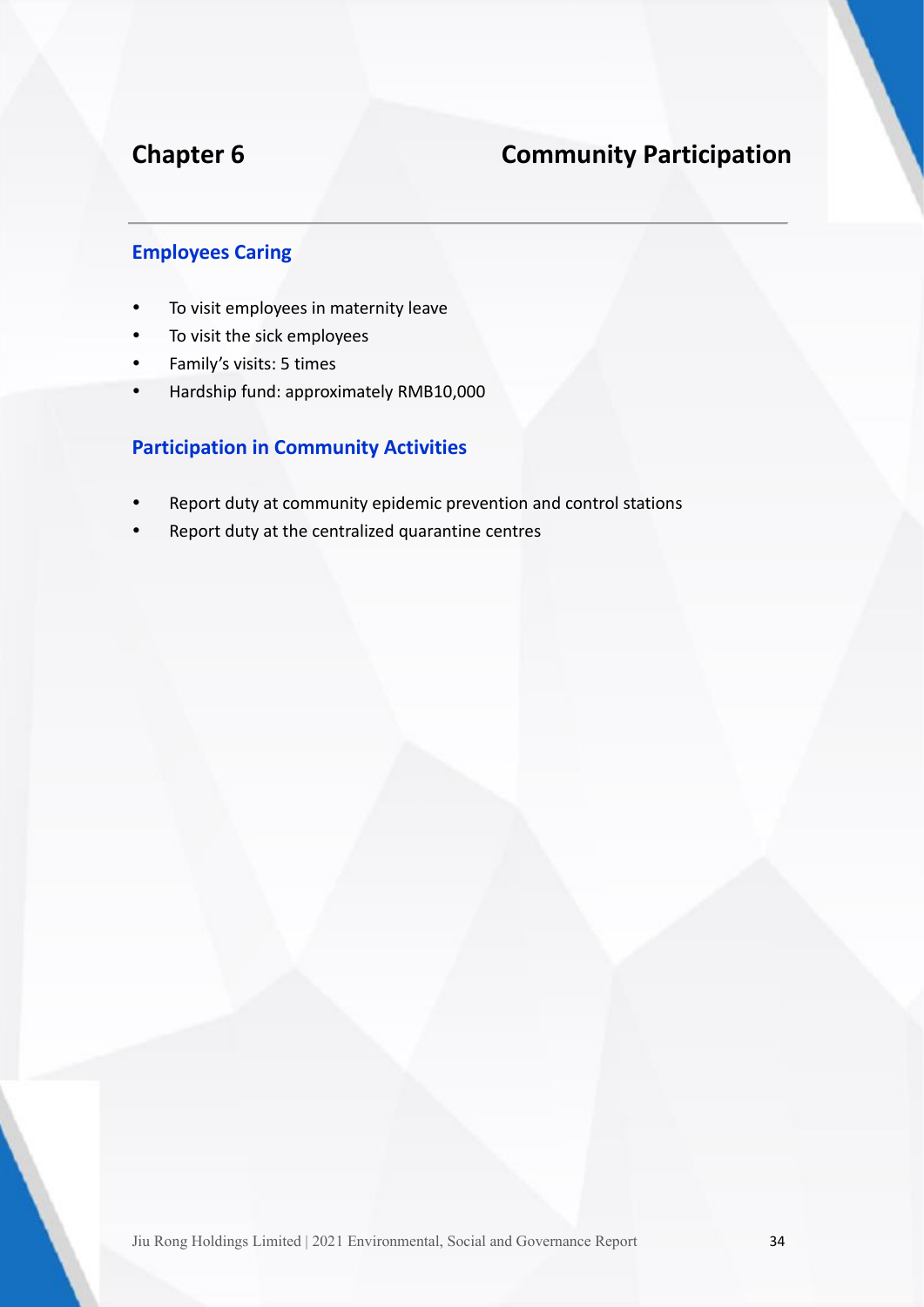# **Index of the contents of the guidelines on environmental, social and governance reporting of the Hong Kong Stock Exchange**

|                                                 |                  | Subject Areas, Aspects, General Disclosures and Key Performance Indicators ("KPIs")                                                                           | Page |
|-------------------------------------------------|------------------|---------------------------------------------------------------------------------------------------------------------------------------------------------------|------|
| A. Environmental                                |                  |                                                                                                                                                               |      |
| A1: Emissions                                   | A1.1             | The types of emissions and respective emissions data                                                                                                          | 11   |
|                                                 | A1.2             | Greenhouse gas emissions in total                                                                                                                             | 13   |
|                                                 | A1.3             | Total hazardous waste produced                                                                                                                                | 12   |
|                                                 | A1.4             | Total non-hazardous waste produced                                                                                                                            | 12   |
|                                                 | A1.5             | Description of emissions target(s) set and steps taken<br>to achieve them                                                                                     | 11   |
|                                                 | A1.6             | Description of how hazardous and non-hazardous<br>wastes are handled, and a description of reduction<br>target(s) set and steps taken to achieve them         | 12   |
| A2: Use of<br>Resources                         | A2.1             | Direct and/or indirect energy consumption by type in<br>total                                                                                                 | 12   |
|                                                 | A2.2             | Water consumption in total and intensity                                                                                                                      | 12   |
|                                                 | A2.3             | Description of energy use efficiency target(s) set and<br>steps taken to achieve them                                                                         | 12   |
|                                                 | A2.4             | Description of whether there is any issue in sourcing<br>water that is fit for purpose, water efficiency target(s)<br>set and steps taken to achieve them     | 12   |
|                                                 | A2.5             | Total packaging material used for finished products<br>and, if applicable, with reference to per unit produced                                                | 12   |
|                                                 |                  |                                                                                                                                                               |      |
| A3: The<br>Environment and<br>Natural Resources | A3.1             | Description of the significant impacts of activities on<br>the environment and natural resources and actions<br>taken to manage them                          | 14   |
|                                                 |                  |                                                                                                                                                               |      |
| A4: Climate Change                              | A4.1             | Description of the significant climate-related issues<br>which have impacted, and those which may impact, the<br>issuer, and the actions taken to manage them | 15   |
|                                                 |                  |                                                                                                                                                               |      |
| <b>B.</b> Social                                |                  |                                                                                                                                                               |      |
| <b>Employment and Labour Practices</b>          |                  |                                                                                                                                                               |      |
| B1: Employment                                  | B1.1             | Total workforce by gender, employment type, age<br>group and geographical region                                                                              | 16   |
|                                                 | <b>B1.2</b>      | Employee turnover rate by gender, age group and<br>geographical region                                                                                        | 17   |
|                                                 |                  |                                                                                                                                                               |      |
| B2: Health and<br>Safety                        | B <sub>2.1</sub> | Number and rate of work-related fatalities occurred in<br>each of the past three years including the reporting<br>year                                        | 22   |
|                                                 | B <sub>2.2</sub> | Lost days due to work injury                                                                                                                                  | 22   |
|                                                 | <b>B2.3</b>      | Description of occupational health and safety measures<br>adopted, and how they are implemented<br>and<br>monitored                                           | 22   |